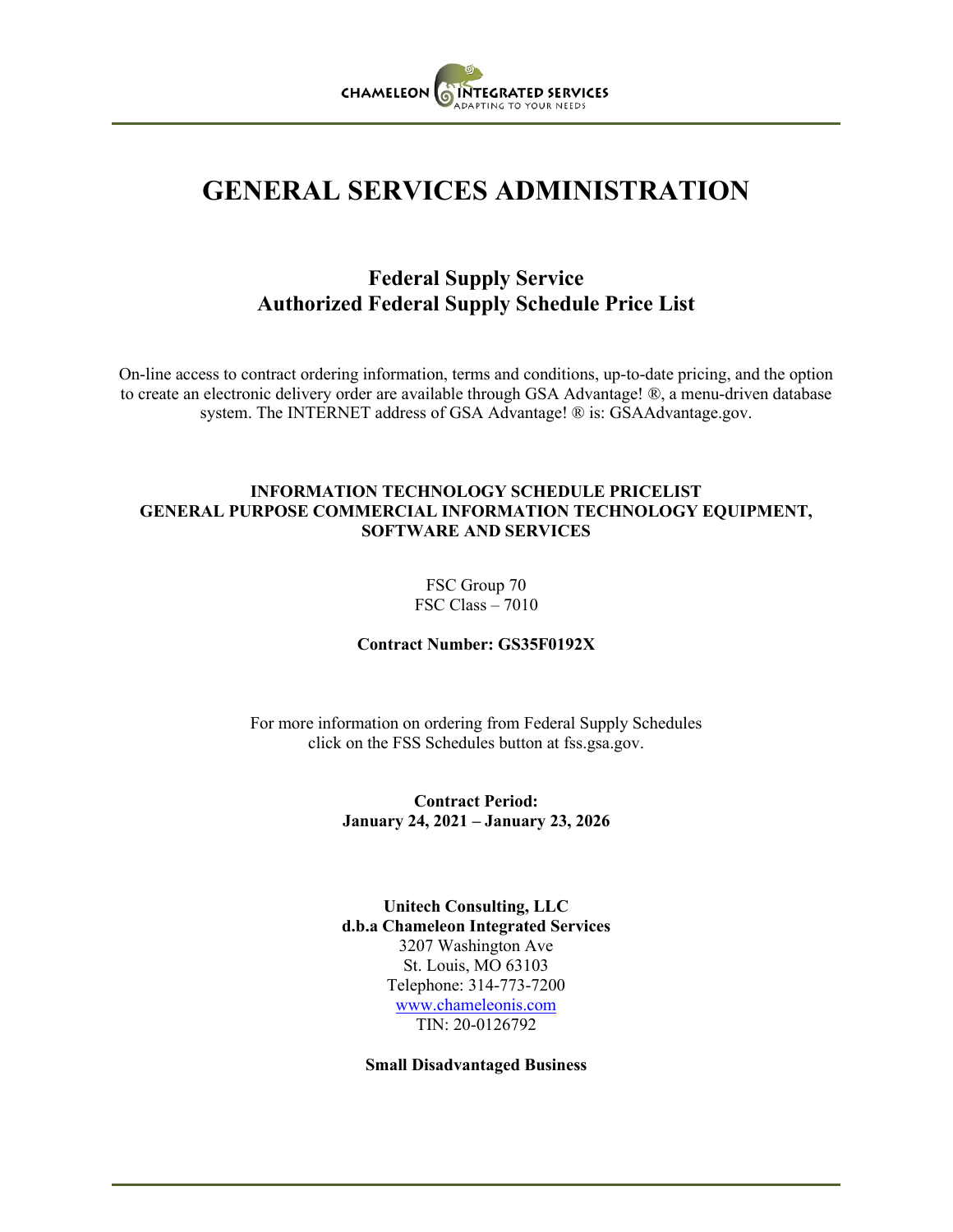| 1. Awarded SINs:                                                                                                                                                                                                                                                                                                                                                                                                                                                                                                | 54151S (IT Professional Services)                                                                                                                                                                                     |
|-----------------------------------------------------------------------------------------------------------------------------------------------------------------------------------------------------------------------------------------------------------------------------------------------------------------------------------------------------------------------------------------------------------------------------------------------------------------------------------------------------------------|-----------------------------------------------------------------------------------------------------------------------------------------------------------------------------------------------------------------------|
| 1b. Identification of the lowest priced model number and lowest unit<br>price for that model for each special item number awarded in the contract.<br>This price is the Government price based on a unit of one, exclusive of<br>any quantity/dollar volume, prompt payment, or any other concession<br>affecting price. Those contracts that have unit prices based on the<br>geographic location of the customer, should show the range of the lowest<br>price, and cite the areas to which the prices apply. | See Appendix A                                                                                                                                                                                                        |
| 1c. If the Contractor is proposing hourly rates, a description of all<br>corresponding commercial job titles, experience, functional responsibility<br>and education for those types of employees or subcontractors who will<br>perform services shall be provided. If hourly rates are not applicable,<br>indicate "Not applicable" for this item.                                                                                                                                                             | <b>See Appendix B</b>                                                                                                                                                                                                 |
| 2. Maximum Order.                                                                                                                                                                                                                                                                                                                                                                                                                                                                                               | \$500,000                                                                                                                                                                                                             |
| 3. Minimum Order.                                                                                                                                                                                                                                                                                                                                                                                                                                                                                               | \$100                                                                                                                                                                                                                 |
| 4. Geographic Coverage.                                                                                                                                                                                                                                                                                                                                                                                                                                                                                         | 48 Contiguous States                                                                                                                                                                                                  |
| 5. Point(s) of Production.                                                                                                                                                                                                                                                                                                                                                                                                                                                                                      | United States of America                                                                                                                                                                                              |
| 6. Discount from List Prices.                                                                                                                                                                                                                                                                                                                                                                                                                                                                                   | Prices shown are NET; Basic<br>discounts have been deducted.                                                                                                                                                          |
| 7. Quantity Discount.                                                                                                                                                                                                                                                                                                                                                                                                                                                                                           | N/A                                                                                                                                                                                                                   |
| 8. Prompt payment terms.<br>Credit Card Discount terms.                                                                                                                                                                                                                                                                                                                                                                                                                                                         | Net $\frac{9}{6}$ - 30 days from receipt of<br>invoice or date of acceptance,<br>whichever is later and $2\%$ ( $\ddot{\omega}$ ) 20<br>days from receipt of invoice or<br>date of acceptance, whichever is<br>later. |
| 9a. Government Purchase cards accepted at or below micro purchase<br>threshold.                                                                                                                                                                                                                                                                                                                                                                                                                                 | Yes                                                                                                                                                                                                                   |
| 9b. Government Purchase cards accepted above micro purchase threshold.                                                                                                                                                                                                                                                                                                                                                                                                                                          | Yes                                                                                                                                                                                                                   |
| 10. Foreign Items.                                                                                                                                                                                                                                                                                                                                                                                                                                                                                              | None                                                                                                                                                                                                                  |
| 11a. Time of delivery.                                                                                                                                                                                                                                                                                                                                                                                                                                                                                          | Negotiated at the task order level                                                                                                                                                                                    |
| 11b. Expedited delivery.                                                                                                                                                                                                                                                                                                                                                                                                                                                                                        | N/A                                                                                                                                                                                                                   |
| 11c. Overnight and 2-day delivery.                                                                                                                                                                                                                                                                                                                                                                                                                                                                              | N/A                                                                                                                                                                                                                   |
| 11d. Urgent Requirements.                                                                                                                                                                                                                                                                                                                                                                                                                                                                                       | Negotiated at the task order level                                                                                                                                                                                    |
| 12. F.O.B. point(s).                                                                                                                                                                                                                                                                                                                                                                                                                                                                                            | Destination                                                                                                                                                                                                           |
| 13a. Ordering address(es).                                                                                                                                                                                                                                                                                                                                                                                                                                                                                      | 3207 Washington Ave.<br>St. Louis, MO 63103                                                                                                                                                                           |
| 13b. Ordering procedures.                                                                                                                                                                                                                                                                                                                                                                                                                                                                                       | For specific ordering procedures,<br>contact:                                                                                                                                                                         |
|                                                                                                                                                                                                                                                                                                                                                                                                                                                                                                                 | Mary Burgess<br>3207 Washington Ave.                                                                                                                                                                                  |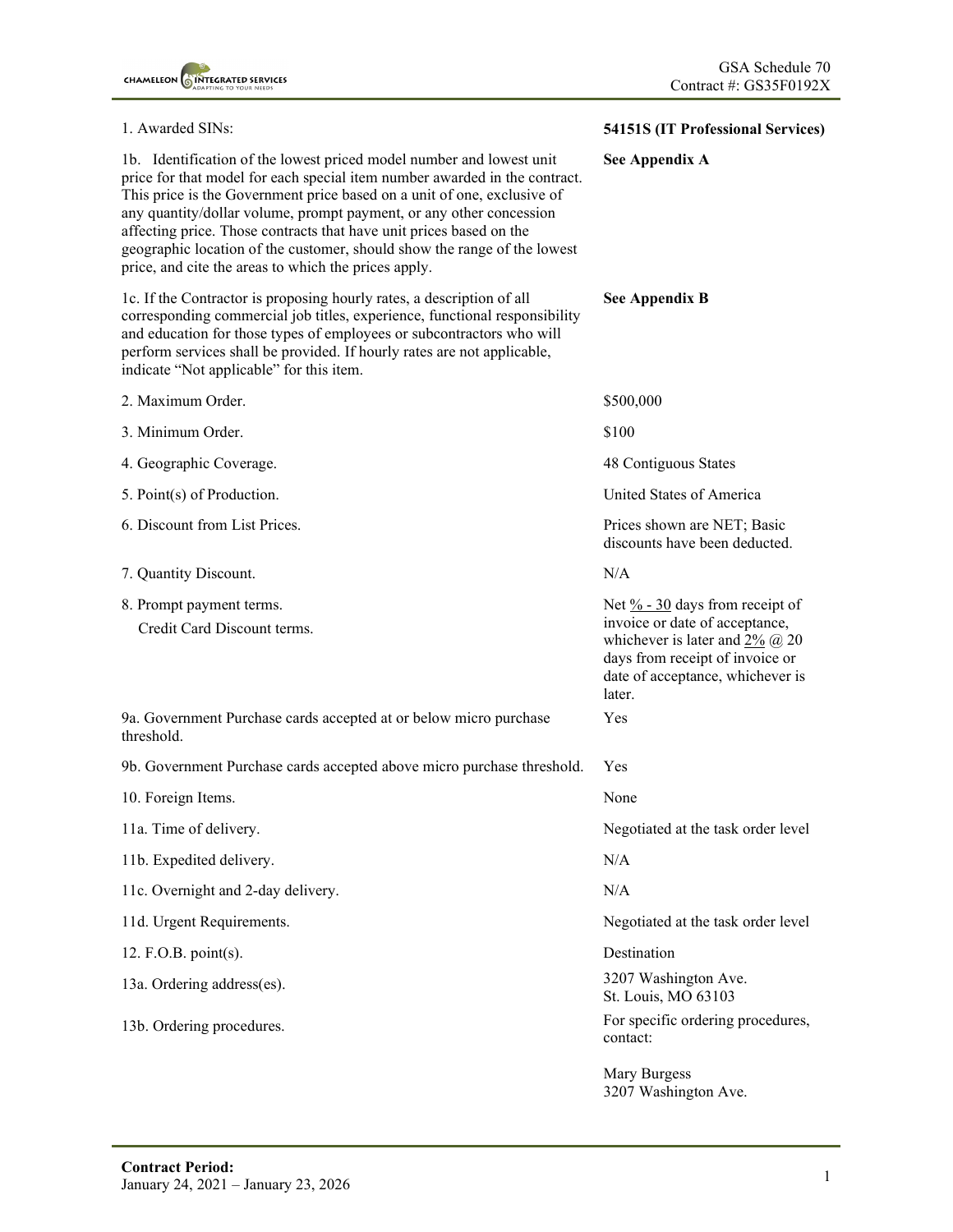

|                                                                                                                      | St. Louis, MO 63103                                                                                |
|----------------------------------------------------------------------------------------------------------------------|----------------------------------------------------------------------------------------------------|
| 14. Payment address(es).                                                                                             | 3207 Washington Ave.<br>St. Louis, MO 63103                                                        |
| 15. Warranty Provision.                                                                                              | N/A                                                                                                |
| 16. Export Packing Charges.                                                                                          | N/A                                                                                                |
| 17. Terms and conditions of Government purchase card acceptance.                                                     | Accepted for above, at or below the<br>micro purchase threshold.                                   |
| 18. Terms and conditions of rental, maintenance, and repair.                                                         | N/A                                                                                                |
| 19. Terms and conditions of installation.                                                                            | N/A                                                                                                |
| 20. Terms and conditions of repair parts indicating date of parts price lists<br>and any discounts from list prices. | N/A                                                                                                |
| 20a. Terms and conditions for any other services.                                                                    | See Appendix C                                                                                     |
| 21. List of service and distribution points.                                                                         | N/A                                                                                                |
| 22. List of participating Dealers.                                                                                   | N/A                                                                                                |
| 23. Preventative maintenance.                                                                                        | N/A                                                                                                |
| 24a. Special attributes such as environmental attributes.                                                            | N/A                                                                                                |
| 24b. Section 508.                                                                                                    | Unitech (Chameleon) complies with<br>Section 508 compliance as required<br>at the task order level |
| 25. Data Universal Number System (DUNS) number.                                                                      | 14-746-3454                                                                                        |
| 26. Notification regarding registration in System for Award Management<br>(SAM) database.                            | Active                                                                                             |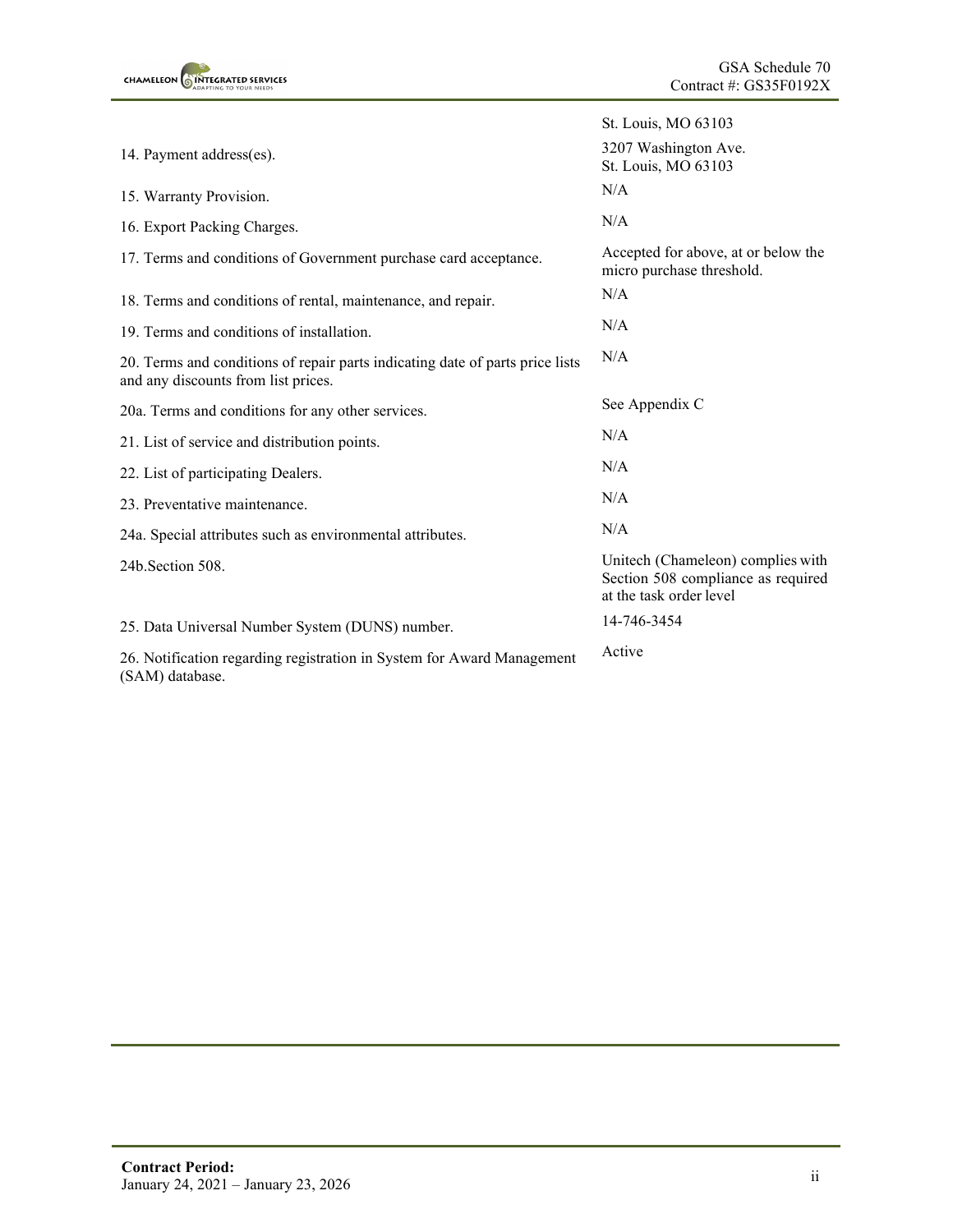

# **Appendix A: Labor Rates**

Unitech Consulting LLC (d.b.a Chameleon Integrated Services) Confidential

| <b>LABOR CATEGORY</b>                      | <b>GSA Price with Industrial Funding Fee (IFF)</b><br><b>GOVT Site and Offsite</b> |
|--------------------------------------------|------------------------------------------------------------------------------------|
| Program Manager                            | \$108.37                                                                           |
| Project Manager                            | \$78.79                                                                            |
| IT Subject Matter Expert                   | \$125.27                                                                           |
| Database Administrator I                   | \$77.58                                                                            |
| Database Administrator II                  | \$98.11                                                                            |
| Programmer/Database Analyst I              | \$63.76                                                                            |
| Programmer/Database Analyst II             | \$72.65                                                                            |
| Programmer/Database Analyst III            | \$89.77                                                                            |
| Database Architect                         | \$94.61                                                                            |
| <b>Information Assurance Analyst I</b>     | \$33.67                                                                            |
| <b>Information Assurance Analyst II</b>    | \$47.86                                                                            |
| Senior Systems Engineer                    | \$93.93                                                                            |
| Intermediate Systems Engineer              | \$80.60                                                                            |
| Junior Systems Engineer                    | \$68.43                                                                            |
| Software Engineer I                        | \$54.25                                                                            |
| Software Engineer II                       | \$68.43                                                                            |
| Software Engineer III                      | \$84.13                                                                            |
| Network Engineer I                         | \$59.47                                                                            |
| Network Engineer II                        | \$68.43                                                                            |
| Network Engineer III                       | \$89.77                                                                            |
| Program Analyst I                          | \$51.37                                                                            |
| Program Analyst II                         | \$63.57                                                                            |
| Program Analyst III                        | \$81.50                                                                            |
| Help Desk Manager/Help Desk Specialist III | \$55.41                                                                            |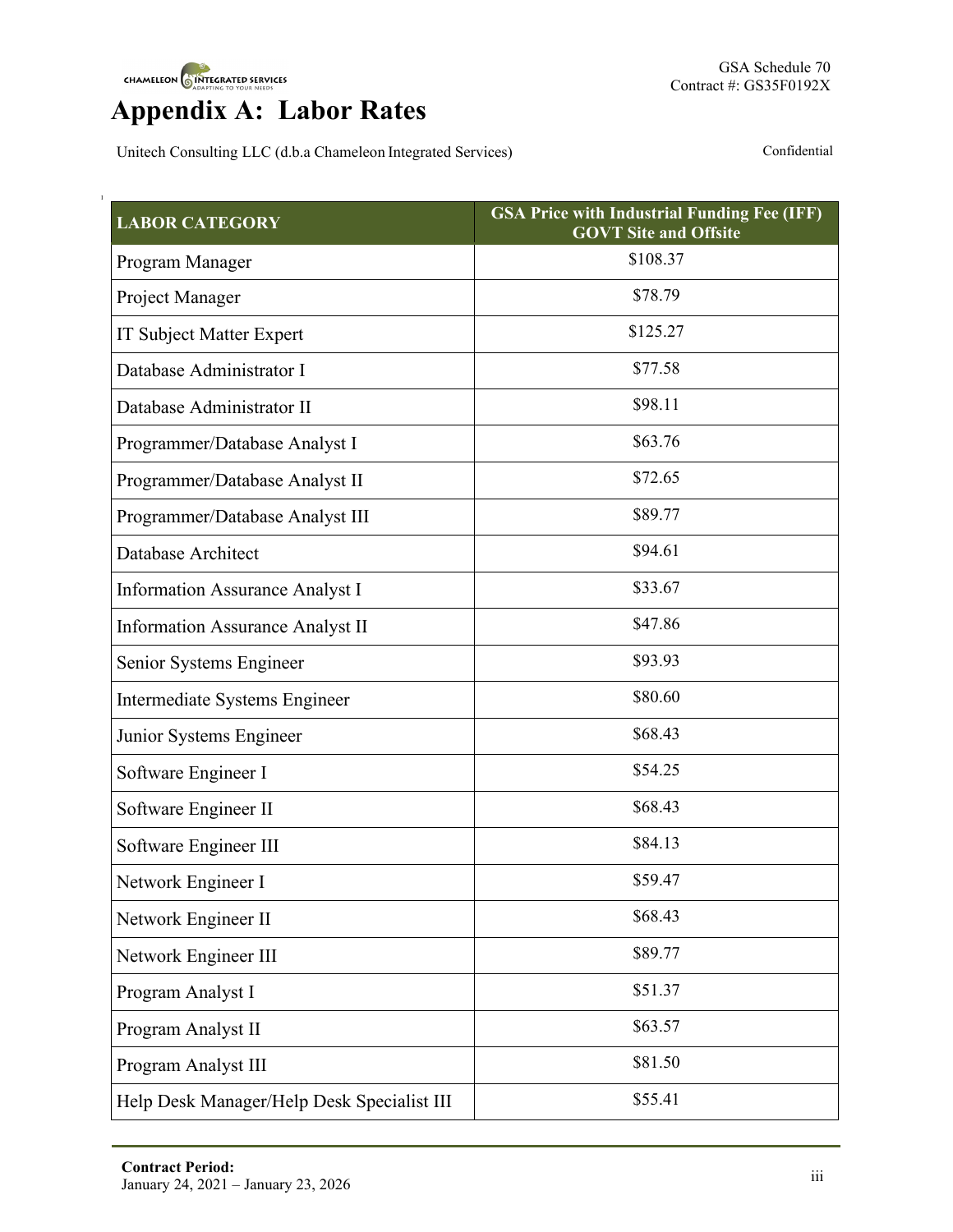**CHAMELEON ONTEGRATED SERVICES** 

GSA Schedule 70 Contract #: GS35F0192X

**G** 

| <b>LABOR CATEGORY</b>                                     | <b>GSA Price with Industrial Funding Fee (IFF)</b> | <b>GSA Price</b> |
|-----------------------------------------------------------|----------------------------------------------------|------------------|
|                                                           | <b>GOVT Site and Offsite</b>                       |                  |
| Help Desk Specialist I                                    | \$33.22                                            |                  |
| Help Desk Specialist II                                   | \$38.14                                            |                  |
| Web Developer I                                           | \$56.75                                            |                  |
| Web Developer II                                          | \$74.28                                            |                  |
| Web Developer III                                         | \$95.35                                            |                  |
| <b>Information Technology Specialist I</b>                | \$40.26                                            |                  |
| Information Technology Specialist II                      | \$44.91                                            |                  |
| <b>Information Technology Specialist III</b>              | \$52.53                                            |                  |
| <b>Information Technology Specialist IV</b>               | \$89.41                                            |                  |
| Tape Librarian                                            | \$33.75                                            |                  |
| System Administrator I                                    | \$42.32                                            |                  |
| System Administrator II                                   | \$59.47                                            |                  |
| System Administrator III                                  | \$86.18                                            |                  |
| <b>IT Technician</b>                                      | \$30.23                                            |                  |
| <b>Systems Administrator</b>                              | \$90.50                                            |                  |
| Principal Information Assurance SME                       | \$146.48                                           |                  |
| <b>Network Installation Technician</b><br>(Communication) | \$76.21                                            |                  |
| Principal Systems Architect                               | \$145.93                                           |                  |
| Senior Collaboration Engineer                             | \$97.66                                            |                  |
| Senior Information Assurance (IA) Analyst                 | \$109.29                                           |                  |
| Senior Network Installation Technician                    | \$83.84                                            |                  |
| Senior Staff Solutions Engineer                           | \$90.81                                            |                  |
| <b>Technical Writer</b>                                   | \$80.02                                            |                  |
| Test Engineer (Lead)                                      | \$76.08                                            |                  |
| Subject Matter Expert (Lead)                              | \$198.10                                           |                  |
| Subject Matter Expert (Intermediate)                      | \$177.32                                           |                  |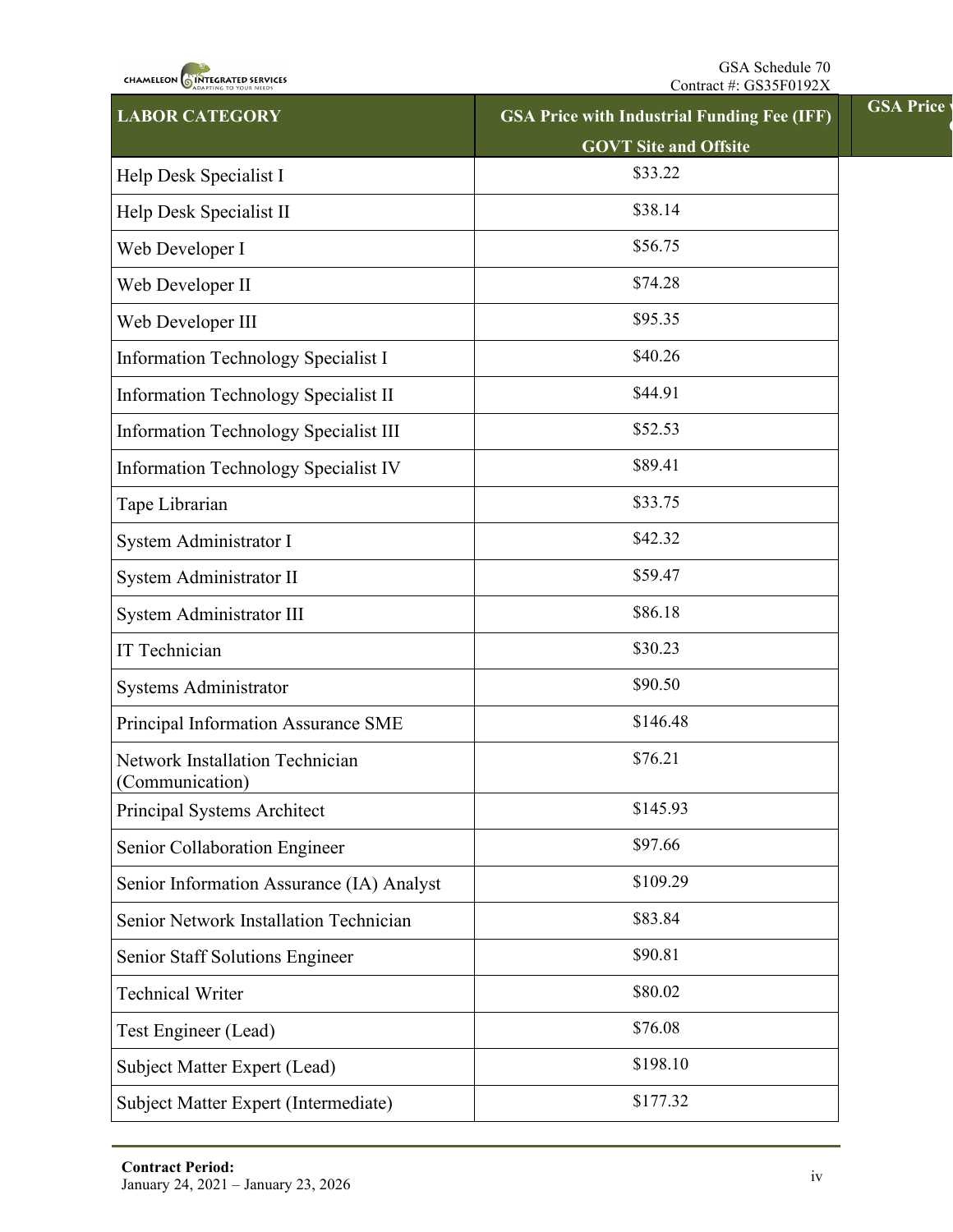| <b>CHAMELEON CHAMELEON</b>                 | GSA Schedule 70<br>Contract #: GS35F0192X |
|--------------------------------------------|-------------------------------------------|
| Subject Matter Expert (Associate)          | \$165.59                                  |
| Network Engineer (Lead)                    | \$95.51                                   |
| Intermediate Information Assurance Analyst | \$96.04                                   |
| Senior Systems Architect                   | \$93.75                                   |

Note: Above rates are hourly rates for the above labor categories, including IFF and do not include any materials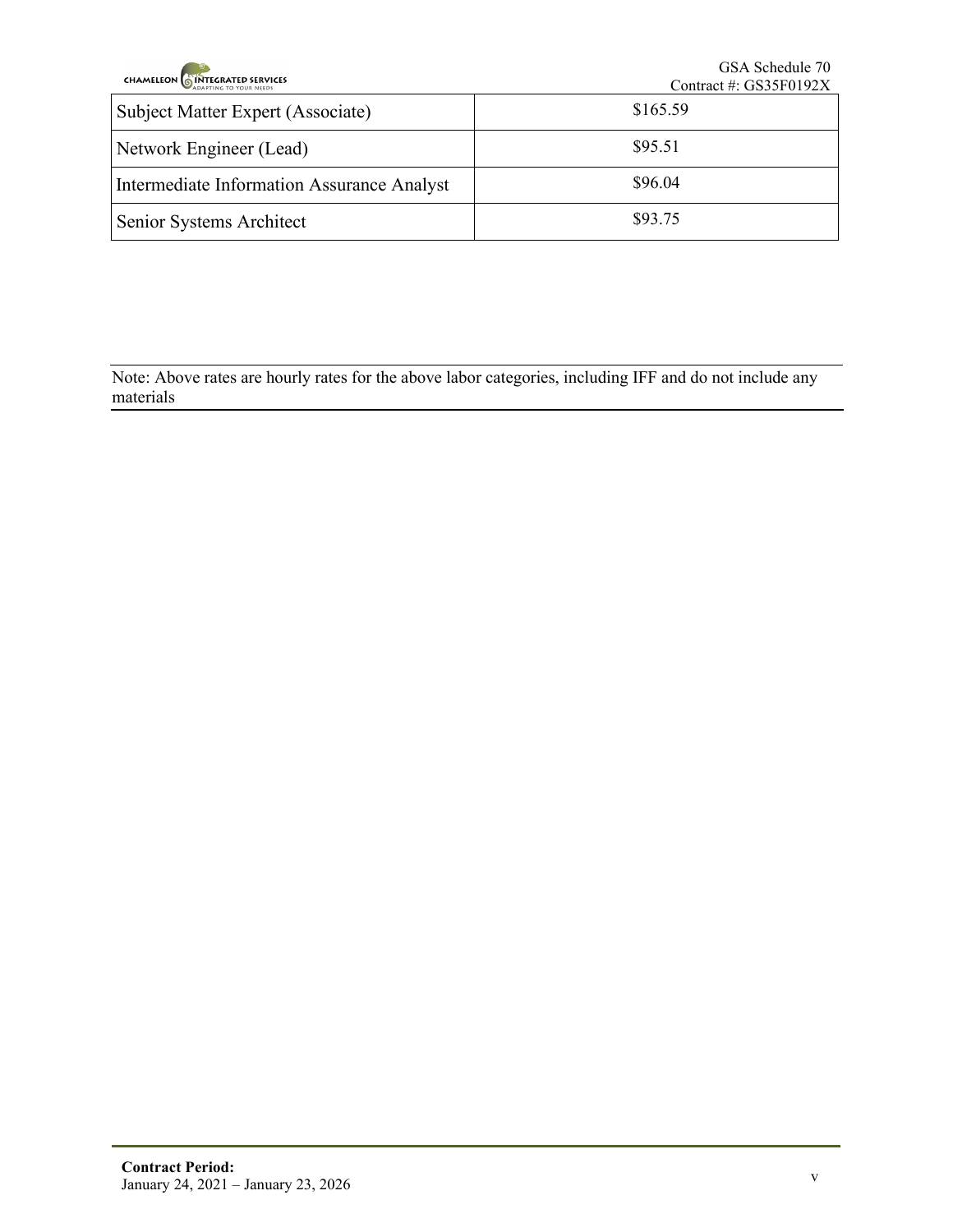

## **Appendix B: Labor Category Descriptions**

Unitech Consulting, LLC (d.b.a Chameleon Integrated Services) offers the following Labor Category Descriptions to support the effort contemplated herein.

**Education Substituted for Experience:** Each formal degree (i.e., Ph.D., master's, or Bachelor's.) may be substituted for 4 years of experience.

### **1. Program Manager**

**Functional Responsibilities:** Manages substantial contract support operations involving multiple projects. Organizes, directs, and coordinates planning and production of all contract support activities. Must have demonstrated communications skills at all levels of management. Serves as the contractor's authorized interface with the Contracting Officer's Technical Representative (COTR), government management personnel, and client agency representatives. Responsible for formulating and enforcing work standards, assigning contractor schedules, reviewing work discrepancies, supervising contractor personnel, and communicating policies, purposes, and goals of the organization to subordinate personnel. Responsible for overall contract performance. Under stringent time frames, assembles and recruits as necessary to perform assigned tasks. Demonstrated capability in the overall management of multi-task contracts of the size, type, and complexity as described in the Task Order.

**Education/Experience:** Bachelor's degree in Computer Information Systems or Business Administration and 8 years of IT experience. 2 years of additional IT experience may be substituted for each year of degree-level education.

### **2. Project Manager**

**Functional Responsibilities:** Manages substantial contract support operations involving multiple projects. Organizes, directs, and coordinates planning and production of all contract support activities. Must have demonstrated communications skills at all levels of management. Serves as the contractor's authorized interface with the Contracting Officer's Technical Representative (COTR), government management personnel, and client agency representatives. Responsible for formulating and enforcing work standards, assigning contractor schedules, reviewing work discrepancies, supervising contractor personnel, and communicating policies, purposes, and goals of the organization to subordinate personnel. Responsible for overall contract performance. Under stringent time frames, assembles and recruits as necessary to perform assigned tasks. Demonstrated capability in the overall management of multi-task contracts of the size, type, and complexity as described in the Task Order.

**Education/Experience:** Bachelor's degree and 6 years of IT experience. 2 years of additional IT experience may be substituted for each year of degree-level education.

## **3. Subject Matter Expert**

**Functional Responsibilities:** Analyzes user needs to determine functional requirements. Performs functional allocation to identify required tasks and their interrelationships. Identifies resources required for each task. Possesses requisite knowledge and expertise to qualify the individual as an expert in the field. Demonstrates exceptional oral and written communication skills. Confers with client management to understand the client 's strategic information technology business goals and information technology strategy. Analyzes client requirements and recommends development or acquisition strategies. Assists clients in developing strategic plans and concepts. Advises client on the impact of new legislation or new technologies that are relevant to their agency. Demonstrates exceptional oral and written communication skills. Possesses requisite knowledge and expertise so recognized in the professional community that the individual is considered "expert" in the technical/specialty area being addressed.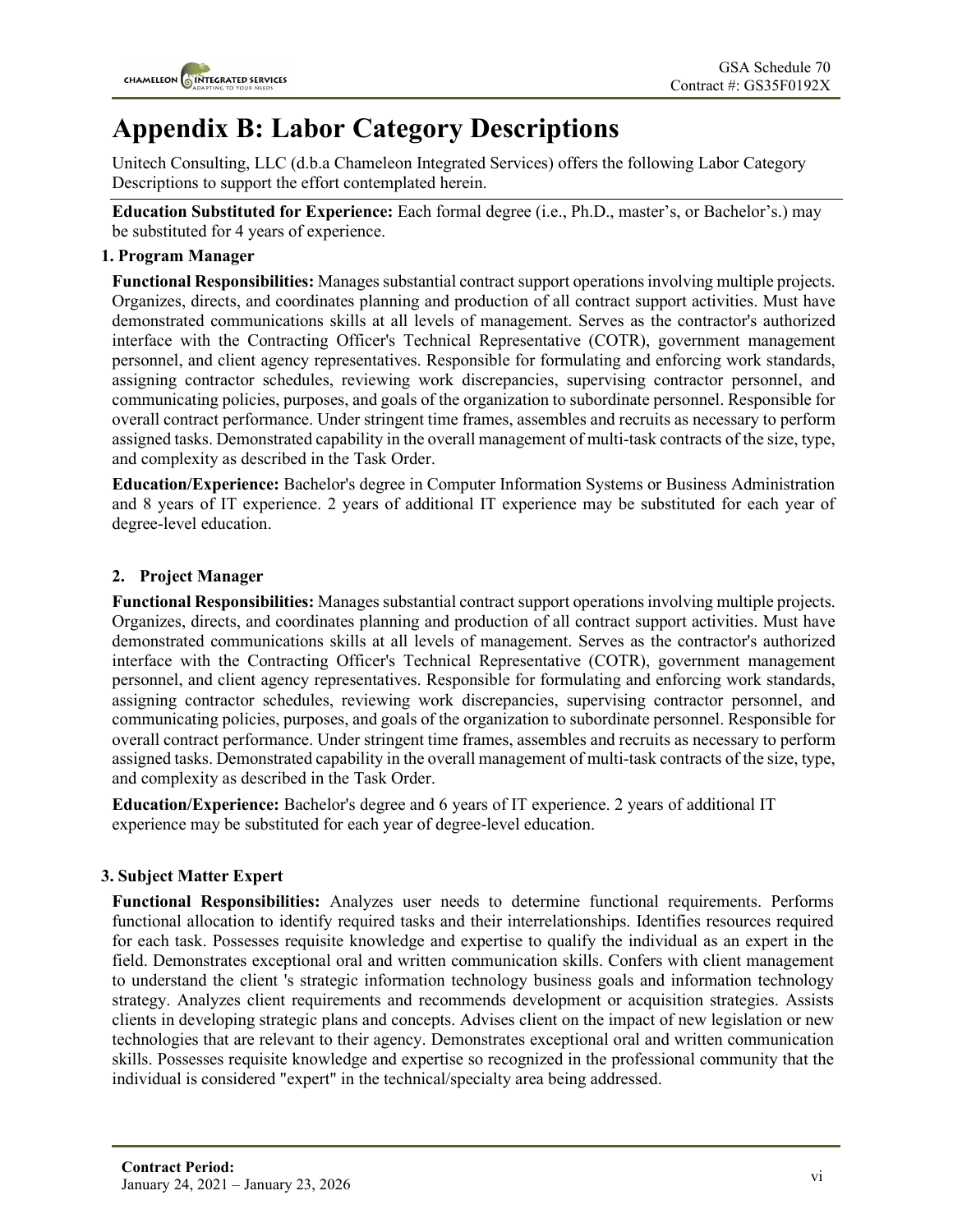

**Education/Experience:** A Bachelor's degree in Computer Science, Information Systems, Engineering, Business or other related scientific or technical discipline. Eight years of experience as an industry/functional consultant, of which at least seven years of specialized experience in determining information technology effects on the organizational structure and determining the ability that IT can support/meet organizational goals

### **4. Database Administrator I**

**Functional Responsibilities:** Ensures efficient operation of a multi-computer site that supports database administration, analysis, and report production; data dictionary administration; and system development. Performs database administration, backups and recoveries, and works with users to resolve database questions or problems. Coordinates systems resource availability with database analysts, system and application programmers, and other users. Provides advice and assistance to users on equipment operations. Maintains and updates Oracle, SQL Server, Sybase, Informix, DB2, and IDMS databases and data dictionaries. May provide guidance and direction to less experienced database administrators.

**Education/Experience:** Bachelor's degree in computer information systems, engineering, business, or other related technical or scientific discipline and 5 years of IT experience. 2 years of additional IT experience may be substituted for each year of degree-level education.

#### **5. Database Administrator II**

**Functional Responsibilities:** Ensures efficient operation of a multi-computer site that supports database administration, analysis, and report production; data dictionary administration; and system development. Performs database administration, backups and recoveries, and works with users to resolve database questions or problems. Coordinates systems resource availability with database analysts, system and application programmers, and other users. Provides advice and assistance to users on equipment operations. Maintains and updates databases and data dictionaries. May provide assistance to less experienced database administrators.

**Education/Experience:** A Bachelor's degree in Computer Science, Information Systems, Engineering, Business, or other related scientific or technical discipline. With a Master's Degree (in the fields described in Minimum Education): one-year experience must be specialized experience in database administration and/or operations.

With 7 years general experience of which three years is specialized in computer systems administration, administrating databases and data base operations, a degree is not required.

#### **6. Programmer/Database Analyst I**

**Functional Responsibilities:** Assists more experienced database analysts/programmer in the design, implementation, and maintenance of databases, collection of data elements, and preparation of database specifications. Helps to develop, maintain, and control the data dictionary.

**Education/Experience:** Bachelor's degree in computer information systems, engineering, business, or other related technical or scientific discipline and 2 years of IT experience. 2 years of additional IT experience may be substituted for each year of degree-level education. Entry-level position, knowledge in data base design and system analysis, Federal Systems system software internals and data manipulation languages.

#### **7. Programmer/Database Analyst II**

**Functional Responsibilities:** Provides guidance in the use of database management systems. Designs, implements, and maintains databases with respect to access methods and time, device allocation,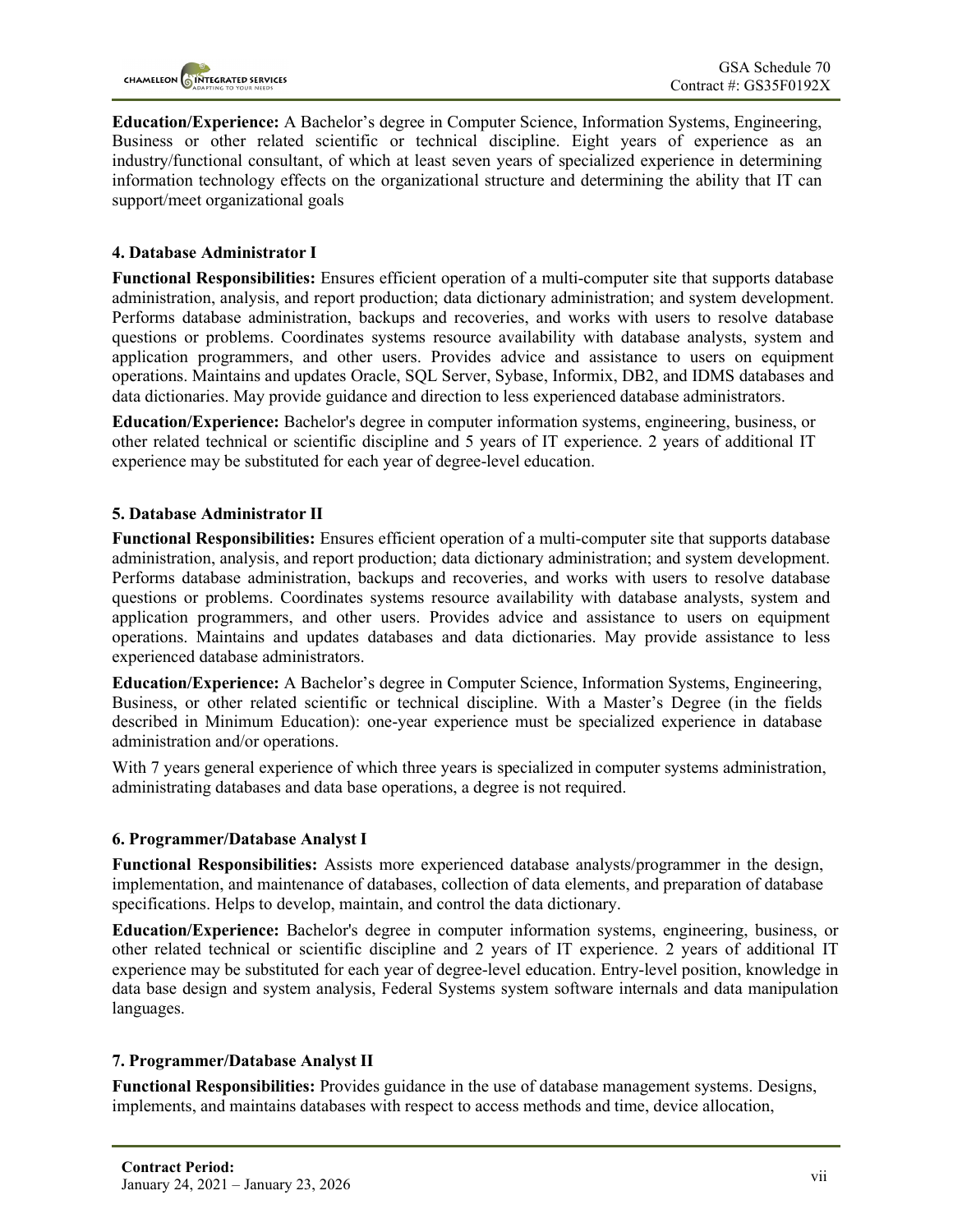validation checks, file organization, indexing methods, protection and security, documentation, guidelines, and statistical methods. Collects data elements and prepares database specifications. Develops, maintains, and controls the data dictionary. May provide task direction to less experienced database programmers/analysts.

**Education/Experience:** Bachelor's degree in computer information systems, engineering, business, or other related technical or scientific discipline and 5 years of IT experience. 2 years of additional IT experience may be substituted for each year of degree-level education. Knowledge in data base design and system analysis, Federal Systems system software internals and data manipulation languages.

## **8. Programmer/Database Analyst III**

**Functional Responsibilities:** Provides expertise and guidance in the use of database management systems. Designs, implements, and maintains databases with respect to access methods and time, device allocation, validation checks, file organization, indexing methods, protection and security, documentation, guidelines, and statistical methods. Establishes procedures for operations of the database and database management systems. Collects data elements and prepares database specifications. Develops, maintains, and controls the data dictionary. May include experience with database systems such as Sybase, Oracle, and Informix. May function as team leader and provide direction to less experienced database programmers/analysts.

**Education/Experience:** Bachelor's degree in computer information systems, engineering, business, or other related technical or scientific discipline. 2 years of additional IT experience may be substituted for each year of degree-level education. Seven years of experience in information technology, of which at least three years of specialized experience in data base design and system analysis, system software internals and data manipulation languages.

#### **9. Database Architect**

**Functional Responsibilities:** Provides technical and specialized Information Technology solutions to complex problems. Prepares elaborate analyses and studies. Prepares reports and gives presentations to high-level executives and managers. Participates in meetings, conferences, and workshops to advice users and management of transformation of legacy system architecture development and implementation issues. Works independently or as a member of a team. May serve as Task Order Project Leader.

**Education/Experience:** Bachelor's degree in computer information systems, engineering, business, or other related technical or scientific discipline. Ten years or more of direct experience in hands-on system architecture role in architecting transformation of legacy system architecture to an object oriented webbased design methodology in a centralized computing environment or architecting new functionality in an object oriented web-based enterprise methodology in a centralized computing environment. Ten or more years of direct specific experience in large scale automated system design/development. Experience in developing ecommerce applications for a Web deployment. Experience in the definition of the

"enterprise-level" use cases, experience with development of use cases and common business services to establish an enterprise wide application framework. Expertise in architecture of open, portable, and scalable web-based applications. Experience in mentoring to a web-based environment. Has accumulated extensive experience with database and development tools capacity, (both character based and GUI based tools).

## **10. Information Assurance Analyst I**

**Functional Responsibilities:** Assists more experienced analysts in analyzing and defining security requirements. Assists in performing risk analysis and security audit services and in developing analytical reports. May assist in performing in one or more of the following areas: AIS risk assessment methods and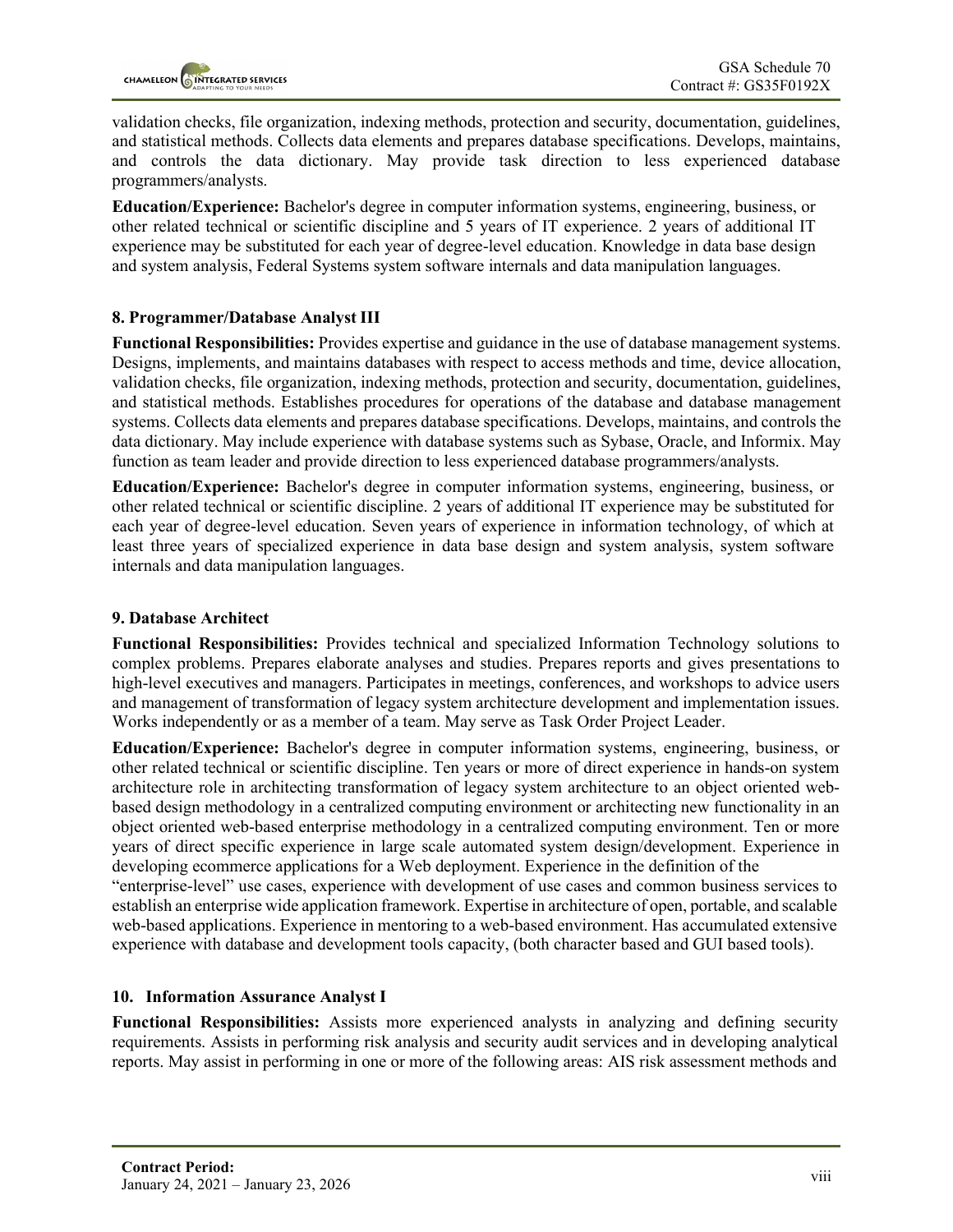procedures; security of system software generation; security of computer hardware; operating system utility/support software; disaster recovery and contingency planning; telecommunications security; development of AIS security policies and procedures.

**Education/Experience:** Bachelor's degree in computer information systems, engineering, business, or other related technical or scientific discipline and 1-2 years of IT experience. 2 years of additional IT experience may be substituted for each year of degree-level education. Entry-level position with knowledge in system engineering and/or design, design assurance or testing for INFOSEC products and system computer networking technology.

#### **11. Information Assurance Analyst II**

**Functional Responsibilities:** Analyzes and defines security requirements and designs, develops, engineers, and implements solutions. Performs risk analysis and security audit services, developing analytical reports as required. May be required to perform in one or more of the following areas: AIS risk assessment methods and procedures; security of system software generation; security of computer hardware; operating system utility/support software; disaster recovery and contingency planning; telecommunications security; development of AIS security policies and procedures.

**Education/Experience:** Bachelor's degree in computer information systems, engineering, business, or other related technical or scientific discipline and 3-4 years of IT experience. 2 years of additional IT experience may be substituted for each year of degree-level education. Knowledge in system engineering and/or design, design assurance or testing for INFOSEC products and system computer networking technology with at least three years of specialized experience in system engineering and/or design, design assurance or testing for INFOSEC products and system computer networking technology.

#### **12. Senior Systems Engineer**

**Functional Responsibilities:** Applies advanced, state-of-the-art information technology skills in the analysis, specification, design, development, integration, and acquisition of systems. Ensures systems and applications are compliant with applicable standards specified in task orders. Tests and installs COTS products and applications, and integrates them into the client's environment. Provides on-site support for minor requirements that do not meet functional specifications; modifies programs to be compliant with specifications. Assignments are generally highly complex in nature and may be in support of one or more of the following disciplines: communications engineering, electronic engineering, communications security, network analysis, ECM/ECCM, interoperability analysis, system standards, military operations, program analysis, programming, cost analysis. May have knowledge of document imaging, document management, and workflow COTS systems (e.g., InfoImage, Paragon). May provide team leadership or consulting support on complex tasks.

**Education/Experience:** A Master's degree in Computer Science, Information Systems, Engineering, Business, or other related scientific or technical discipline. With a Ph.D. (in the fields described in Minimum Education below): two years of specialized experience. With a Bachelor's degree. (in the fields described in Minimum Education below) and seven years of general information technology experience and at least four years of specialized experience, a Master's degree is not required. Minimum/General Experience: Five years of experience in assignments involving complex systems, at least three years of specialized experience in communications engineering, electronic engineering, communications security, network analysis, ECM/ECCM, interoperability analysis, system standards, military operations, program analysis, programming, cost analysis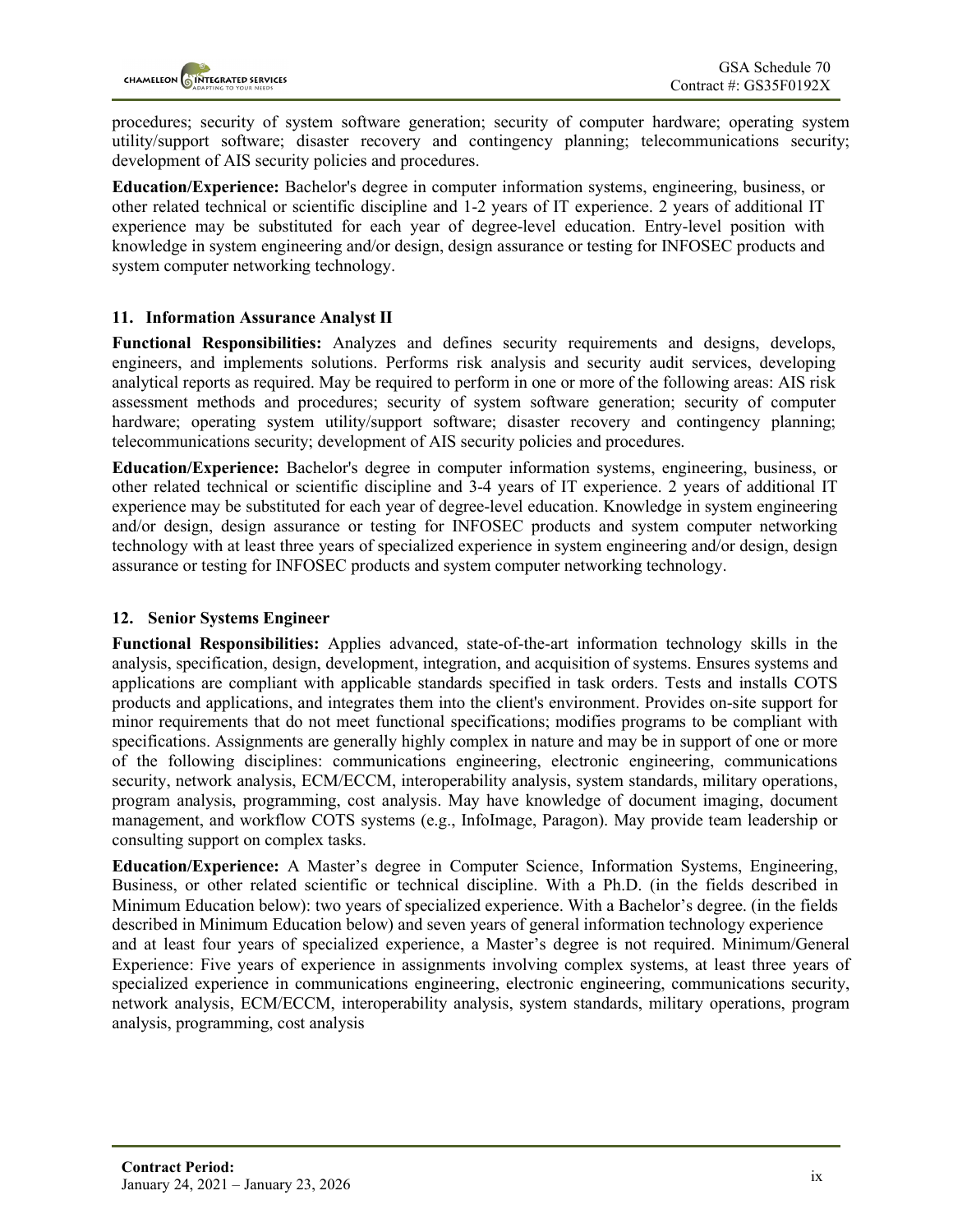#### **13. Intermediate Systems Engineer**

**Functional Responsibilities:** Applies information technology skills in the analysis, specification, development, integration, and acquisition of systems. Ensures systems and applications are compliant with applicable standards specified in task orders. Tests and installs COTS products and applications, and integrates them into the client's environment. Provides on- site support for minor requirements that do not meet functional specifications; modifies programs to be compliant with specifications. Assignments are generally complex in nature and may be in support of one or more of the following disciplines: communications engineering, electronic engineering, communications security, network analysis, ECM/ECCM, interoperability analysis, system standards, military operations, program analysis, programming, cost analysis. May have knowledge of document imaging, document management, and workflow COTS systems (e.g., InfoImage, Paragon). May function as team leader for less experienced systems engineers.

**Education/Experience:** A Bachelor's degree in Computer Science, Information Systems, Engineering, Business, or other related scientific or technical discipline.

With a Master's degree. (in the fields described in Minimum Education below): two years of specialized experience. With eight years of general information technology experience and at least five years of specialized experience, a degree is not required. Minimum/General Experience: Five years of experience in assignments involving complex systems, at lease three years of specialized experience in communications engineering, electronic engineering, communications security, network analysis, ECM/ECCM, interoperability analysis, system standards, military operations, program analysis, programming, cost analysis.

### **14. Junior Systems Engineer**

**Functional Responsibilities:** Works with more experienced systems engineers in applying information technology skills in the analysis, specification, development, integration, and acquisition of systems. Ensures systems and applications are compliant with applicable standards specified in task orders. Tests

and installs COTS products and applications, and integrates them into the client's environment. Provides on-site support for minor requirements that do not meet functional specifications; modifies programs to be compliant with specifications. Assignments are generally of moderate scope and may be in support of one or more of the following disciplines: communications engineering, electronic engineering, communications security, network analysis, ECM/ECCM, interoperability analysis, system standards, military operations, program analysis, programming, cost analysis. May provide task direction to less experienced systems engineers.

**Education/Experience:** A Bachelor's degree in Computer Science, Information Systems, Engineering, Business, or other related scientific or technical discipline.

With a Master's degree. (in the fields described in Minimum Education above):

With seven years of general information technology experience and at least four years of specialized experience, a degree is not required. Minimum/General Experience: Two years of experience in assignments involving complex systems and knowledge of specialized areas in communications engineering, electronic engineering, communications security, network analysis, ECM/ECCM, interoperability analysis, system standards, military operations, program analysis, programming, cost analysis.

## **15. Software Engineer I**

**Functional Responsibilities:** Under general supervision, performs systems modeling, simulation, and analysis. Assists in the designs, development, troubleshooting, and analysis of software programs. Uses formal specifications, data flow diagrams, other accepted design techniques, and CASE tools to assist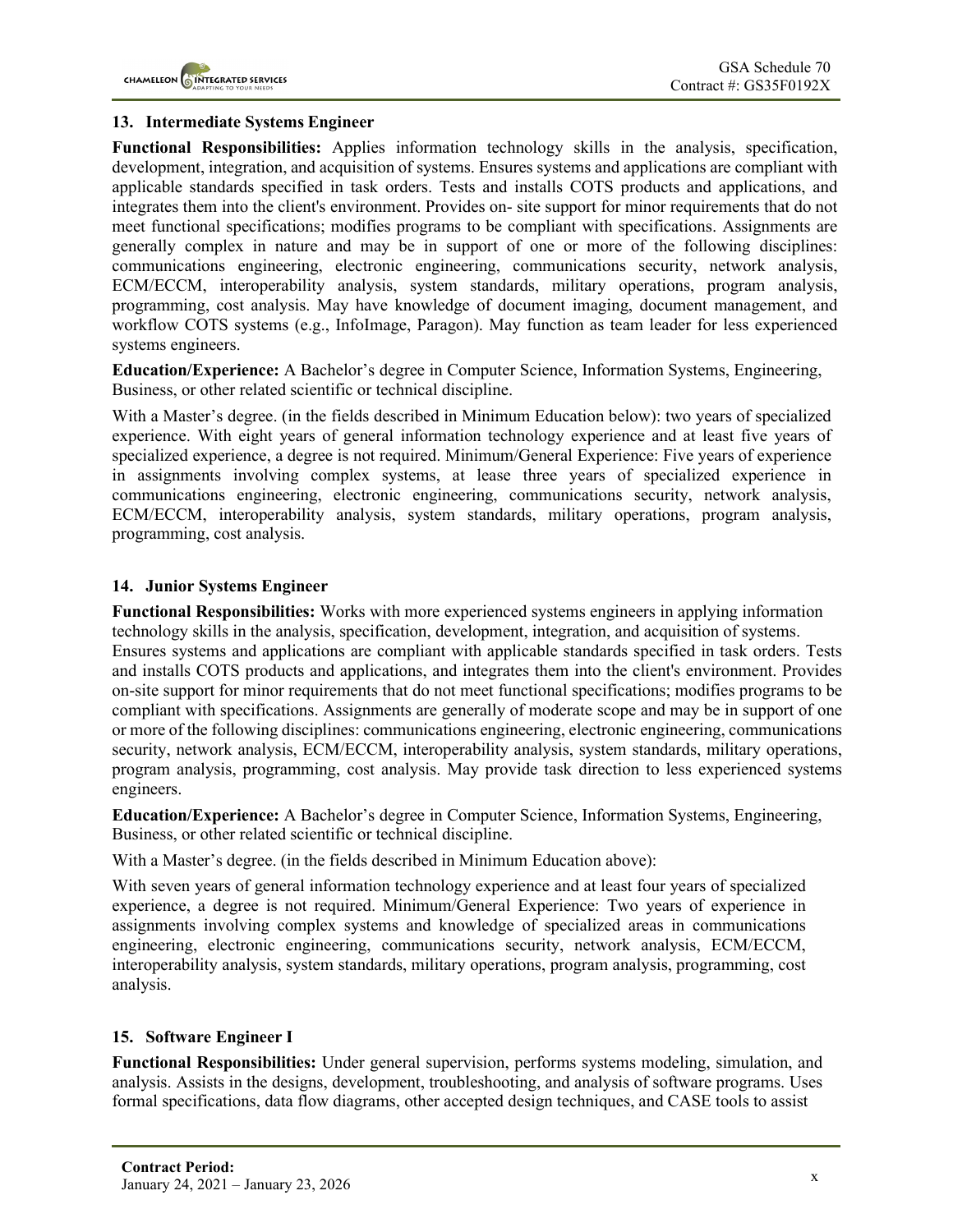more experienced software engineers in managing software development. Reviews existing programs and assists in making refinements, reducing operating time, and improving current techniques. Assignments are generally of limited scope and reviewed by more experienced engineers.

**Education/Experience:** A Bachelor's degree in Computer Science, Information Systems, Engineering, Business, or other related scientific or technical discipline. With 5 years of general information technology experience and at least two years of specialized experience, a degree is not required. Minimum/General Experience: Entry-level position (2 years experience) with knowledge in use of structured analysis, design methodologies, design tools, and object oriented principles.

### **16. Software Engineer II**

**Functional Responsibilities:** Performs systems modeling, simulation, and analysis on moderately complex assignments. Designs, develops, troubleshoots, and analyzes software programs. Uses formal specifications, data flow diagrams, other accepted design techniques, and CASE tools to assist more experienced software engineers in managing software development. Reviews existing programs and assists Federal in making refinements, reducing operating time, and improving current techniques. May provide task direction to lower level software engineers.

**Education/Experience:** A Bachelor's degree in Computer Science, Information Systems, Engineering, Business, or other related scientific or technical discipline. With five years of general information technology experience and at least two years of specialized experience, a degree is not required. Minimum/General Experience: Five years of experience in systems engineering. At least one year of specialized experience in use of structured analysis, design methodologies, design tools, and object oriented principles.

#### **17. Software Engineer III**

**Functional Responsibilities:** Performs systems modeling, simulation, and analysis on moderately complex assignments. Designs, develops, troubleshoots, and analyzes complicated and difficult software programs. Working with more experienced software engineers, manages software development and support using formal specifications, data flow diagrams, other accepted design techniques, and CASE tools. Reviews existing programs and assists in making refinements, reducing operating time, and improving current techniques. May function as team leader for lower level software engineers.

**Education/Experience:** A Bachelor's degree in Computer Science, Information Systems, Engineering, Business, or other related scientific or technical discipline. With a Master's degree. (in the fields described in Minimum Education below): With seven years of general information technology experience and at least four years of specialized experience, a degree is not required. Minimum/General Experience: Seven years of experience in systems engineering. At least three years of specialized experience in use of structured analysis, design methodologies, design tools, and object oriented principles.

## **18. Network Engineer I**

**Functional Responsibilities:** Applies advanced networking concepts in the analysis, study, and design of data networks. Analyzes network characteristics (e.g., traffic, connect time, transmission speeds, packet sizes, and throughput) and recommends procurement, removals, and modifications to network components. Designs and optimizes network topologies and site configurations. Plans installations, transitions, and cutovers of network components and capabilities. May review existing network designs and capabilities with the goal of making refinements, reducing operating overhead, enhancing network throughput, and improving current network topologies. May provide task direction to less experienced network engineers.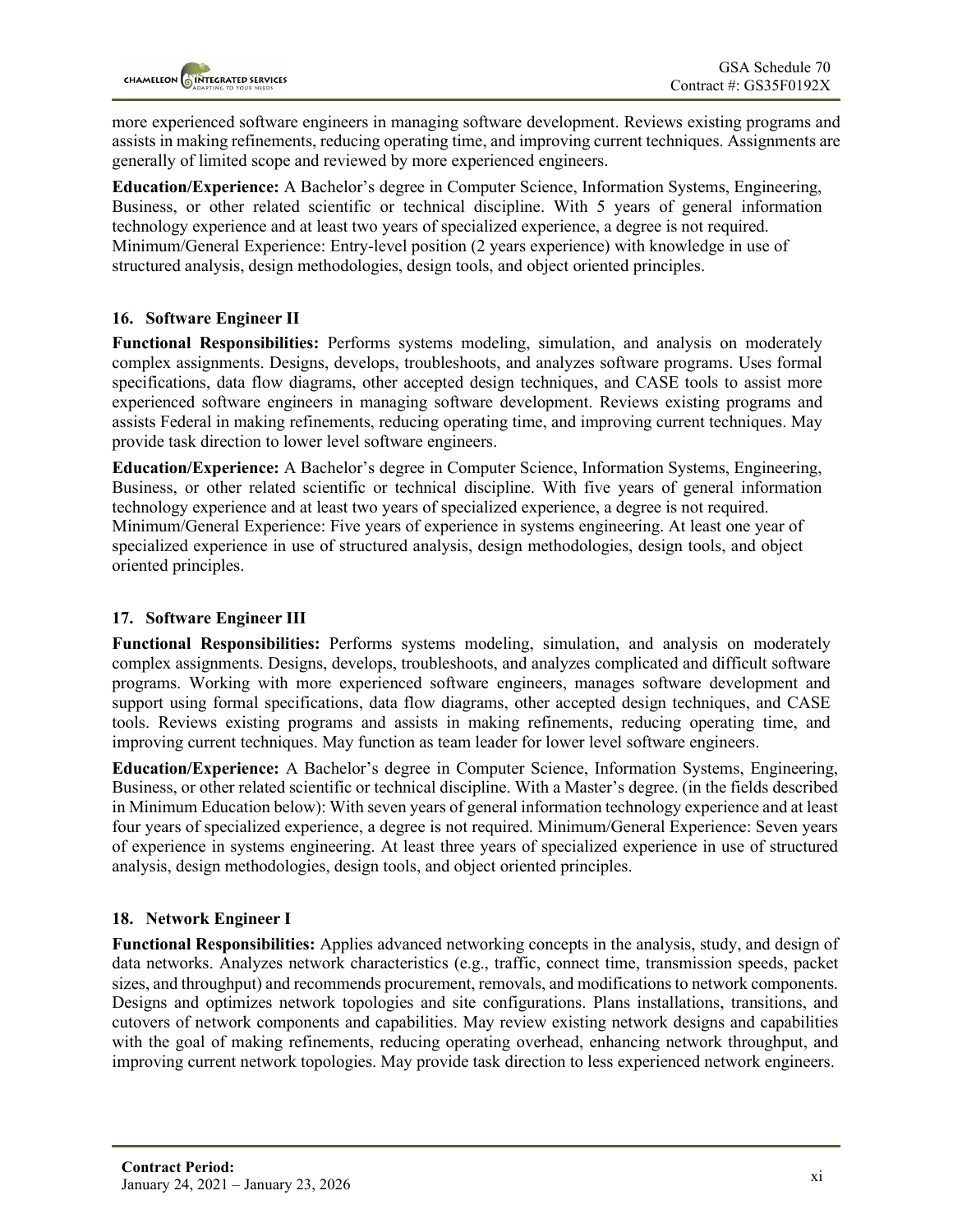

**Education/Experience:** A Bachelor's degree in Computer Science, Information Systems, Engineering, Business, or other related scientific or technical discipline. With a Master's degree. (in the fields described in Minimum Education below): With seven years of general information technology experience and at least four years of specialized experience, a degree is not required. Minimum/General Experience: Two years of experience in information technology, of which at least one year of specialized experience in protocol analysis, communication network system design and maintenance, and knowledge of communication protocols (i.e. TCP/IP, X.25, X.400, X.500).

### **19. Network Engineer II**

**Functional Responsibilities:** Applies complex networking concepts in the analysis, study, and design of data networks. Analyzes network characteristics (e.g., traffic, connect time, transmission speeds, packet sizes, and throughput) and recommends procurement, removals, and modifications to network components. Designs and optimizes network topologies and site configurations. Diagnoses and remediates problems; plans installations, transitions, and cutovers of network components and capabilities. May review existing network designs and capabilities with the goal of making refinements, reducing operating overhead, enhancing network throughput, and improving current network topologies. May function as team leader for less experienced network engineers.

**Education/Experience:** A Bachelor's degree in Mathematics, Computer Science, Information Systems, Engineering, Business, or other related discipline. With a Master's degree. (in the fields described in Minimum Education below): two years of specialized experience.

With eight years of general information technology experience and at least five years of specialized experience, a degree is not required. Minimum/General Experience: Five years of experience in information technology, of which at least three years of specialized experience in protocol analysis, communication network system design and maintenance, and knowledge of communication protocols (i.e. TCP/IP, X.25, X.400, X.500).

#### **20. Network Engineer III**

**Functional Responsibilities:** Applies extremely complex networking concepts in the analysis, study, and design of data networks. Analyzes network characteristics (e.g., traffic, connect time, transmission speeds, packet sizes, and throughput) and recommends procurement, removals, and modifications to network components. Designs and optimizes network topologies and site configurations. Plans and supervises installations, transitions, and cutovers of network components and capabilities. Reviews existing network designs and capabilities with the goal of making refinements, reducing operating overhead, enhancing network throughput, and improving current network topologies. Determines environmental and building power requirements for system design, types and gauges of cable for communications applications, installation and testing requirements, cross-connection on distribution equipment, intermediate distribution frames, wire closets, pin and jack arrangements, and cable inventory management systems. May provide team leadership or consulting support on complex tasks.

**Education/Experience:** A Bachelor's degree in Computer Science, Information Systems, Engineering, Business or other related scientific or technical discipline. With a Master's Degree (in the fields described in Min. Education below): six years experience. With a PH.D. (in the fields described in Min. Education above): four years of experience With thirteen years IT experience and at least 8 years of specialized experience, a degree is not required Minimum/General Experience: Eight years of experience in information technology, of which at least four years of specialized experience in protocol analysis, communication network system design and maintenance, and knowledge of communication protocols (i.e. TCP/IP, X.25, X.400, X.500).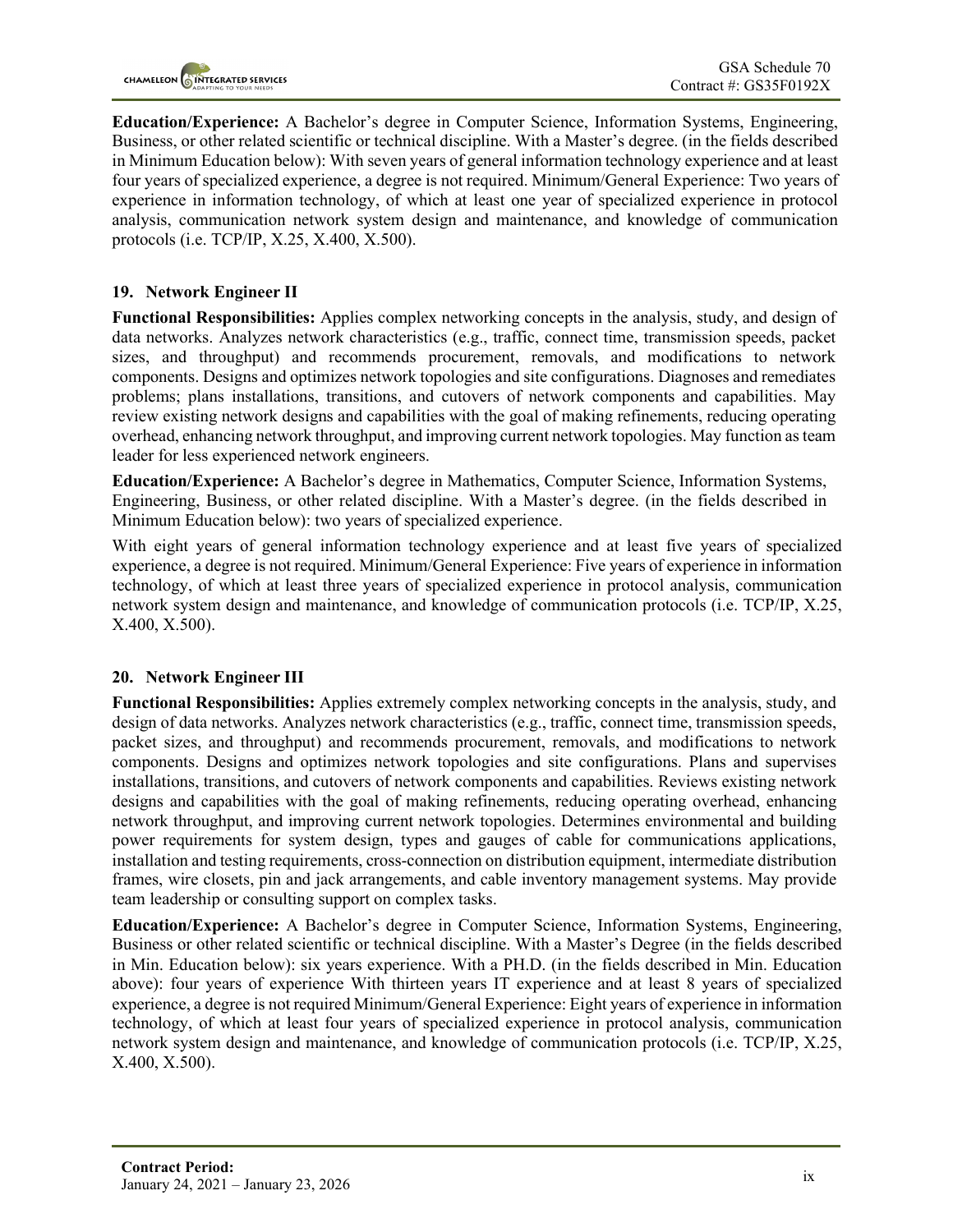### **21. Programmer Analyst I**

**Functional Responsibilities:** Under general supervision, analyzes and evaluates hardware and software solutions to meet the user's systems analysis and/or systems integration requirements. Coordinates with user to identify data availability, report requirements, and systems design problems. Defines system objectives and prepares system design specifications to meet user requirements and to satisfy interface problems. Assists with preparation of status reports and presentations. May provide direction to lower level systems analysts.

**Education/Experience:** A Bachelor's degree in Computer Science, Information Systems, Engineering, Business, or other related scientific or technical discipline. With seven years of general information technology experience and at least four years of specialized experience, a degree is not required. Minimum/General Experience: Two years of experience, of which at least the last five years must be specialized in: analysis and design of business applications on complex systems, data base management, use of programming languages, and/or DBMS.

## **22. Programmer Analyst II**

**Functional Responsibilities:** Analyzes, develops, tests, and/or modifies hardware and software solutions to meet the users systems analysis and/or systems integration requirements. Coordinates with user to identify data availability, report requirements, and systems design problems. Defines system objectives and prepares system design specifications to meet user requirements and to satisfy interface problems. Reviews work products for correctness, adherence to the design concept and user standards, and progress in accordance with schedules. Prepares status reports and presentations on task performance to clients. May function as team leader and/or provide direction to lower level staff.

**Education/Experience:** A Bachelor's degree in Computer Science, Information Systems, Engineering, Business, or other related scientific or technical discipline. With a Master's degree. (in the fields described in Minimum Education below): two years of specialized experience. With eight years of general information technology experience and at least five years of specialized experience, a degree is not required. Minimum/General Experience: Five years of experience, of which at least the last three years must be specialized in: analysis and design of business applications on complex systems, data base management, use of programming languages, and/or DBMS.

## **23. Programmer Analyst III**

**Functional Responsibilities:** Analyzes, develops, tests, and/or modifies hardware and software solutions to meet the user's systems analysis and/or systems integration requirements. Coordinates with user to identify data availability, report requirements, and systems design problems. Defines system objectives and prepares system design specifications to meet user requirements and to satisfy interface problems. Reviews work products for correctness, adherence to the design concept and user standards, and progress in accordance with schedules. Prepares status reports and presentations on task performance to clients. May provide daily supervision and direction to support staff.

**Education/Experience:** A Bachelor's degree in Computer Science, Information Systems, Engineering, Business, or other related scientific or technical discipline. With a Master's Degree (in the fields described in Minimum Education below): five years of information technology assignments and at least three years of specialized experience. With a Ph.D. in the fields described in Minimum Education above): three years of information technology assignments with at least two years of specialized experience. With ten years of information technology assignments with at least seven years of specialized experience.

Minimum/General Experience: Seven years of experience, of which at least the last five years must be specialized in: analysis and design of business applications on complex systems, data base management, use of programming languages, and/or DBMS.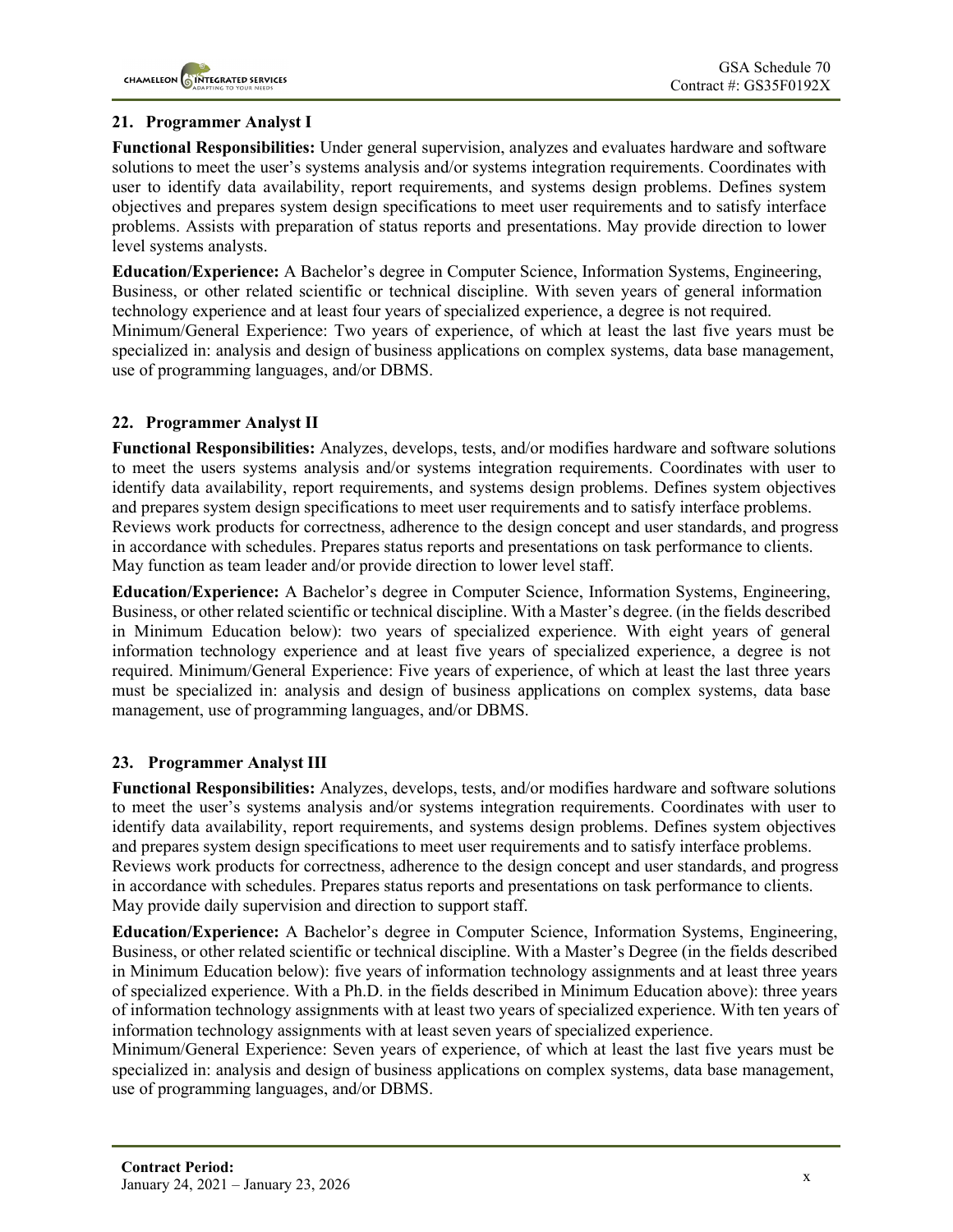

#### **24. Help Desk Manager/Help Desk SpecialistIII**

**Functional Responsibilities:** Provides daily supervision and direction to staff that are responsible for phone and in-person support to users in the areas of e-mail, directories, standard windows desktop applications, and applications developed or deployed under this contract. These personnel service as the first point of contact for troubleshooting hardware/software PC and printer problems. Provides support to end users on a variety of issues. Identifies, researches, and resolves technical problems. Responds to telephone calls, email and personnel requests for technical support. Tracks and monitors the problem to insure a timely resolution. Familiar with a variety of the field's concepts, practices, and procedures. Relies on experience and judgment to plan and accomplish goals. Performs a variety of complicated tasks. May lead and direct the work of others. Typically reports to a supervisor or manager. A wide degree of creativity and latitude is expected. May include experience with ticket management systems including Remedy, Magic, Peregrine, or Heat.

**Education/Experience:** Associate's degree in computer information systems, engineering, business, or other related technical or scientific discipline and 5 years of IT experience. 2 years of additional IT experience may be substituted for each year of degree-level education.

#### **25. Help Desk Specialist I**

**Functional Responsibilities:** Provides support to end users on a variety of issues. Identifies, researches, and resolves technical problems. Responds to telephone calls, email and personnel requests for technical support. Tracks and monitors the problem to insure a timely resolution. Has knowledge of commonly used concepts, practices, and procedures within a particular field. Relies on instructions and pre- established guidelines to perform the functions of the job. Works under immediate supervision with minimal creativity is required. Typically reports to a supervisor or manager.

**Education/Experience:** Associate's degree and 0 - 2 years of IT experience. 2 years of additional IT experience may be substituted for each year of degree-level education.

## **26. Help Desk Specialist II**

**Functional Responsibilities:** Provides support to end users on a variety of issues. Identifies, researches, and resolves technical problems. Responds to telephone calls, email and personnel requests for technical support. Tracks and monitors the problem to insure a timely resolution. Familiar with a variety of the field's concepts, practices, and procedures. Relies on experience and judgment to plan and accomplish goals. Performs a variety of complicated tasks. May lead and direct the work of others. A wide degree of creativity and latitude is expected. Relies on established guidelines to perform the functions of the job. Works under immediate supervision. Moderate creativity is required. Typically reports to a manager. May include experience with ticket management systems including Remedy, Magic, Peregrine, or Heat.

**Education/Experience:** Associate's degree in computer information systems, engineering, business, or other related technical or scientific discipline and 3 years of IT experience. 2 years of additional IT experience may be substituted for each year of degree-level education.

#### **27. Web Developer I**

**Functional Responsibilities:** Develops applications, interfaces, and database front-ends with visual development and design tools for use in Internet/Intranet/Extranet sites and applications. Works with HTML, Java, JScript, JavaScript, VBScript, PERL, CGI, SQL, Active Server Pages, Oracle, Active Data Objects, ActiveX, Plug-Ins, Visual Basic, Visual C++, GIF, JPEG, MPEG, and video/audio streaming. Provides web site development, design, support, and maintenance.

**Education/Experience:** Associate's degree. Specialized experience may be substituted for education. Minimum/General Experience: Two years of experience in information technology and knowledge in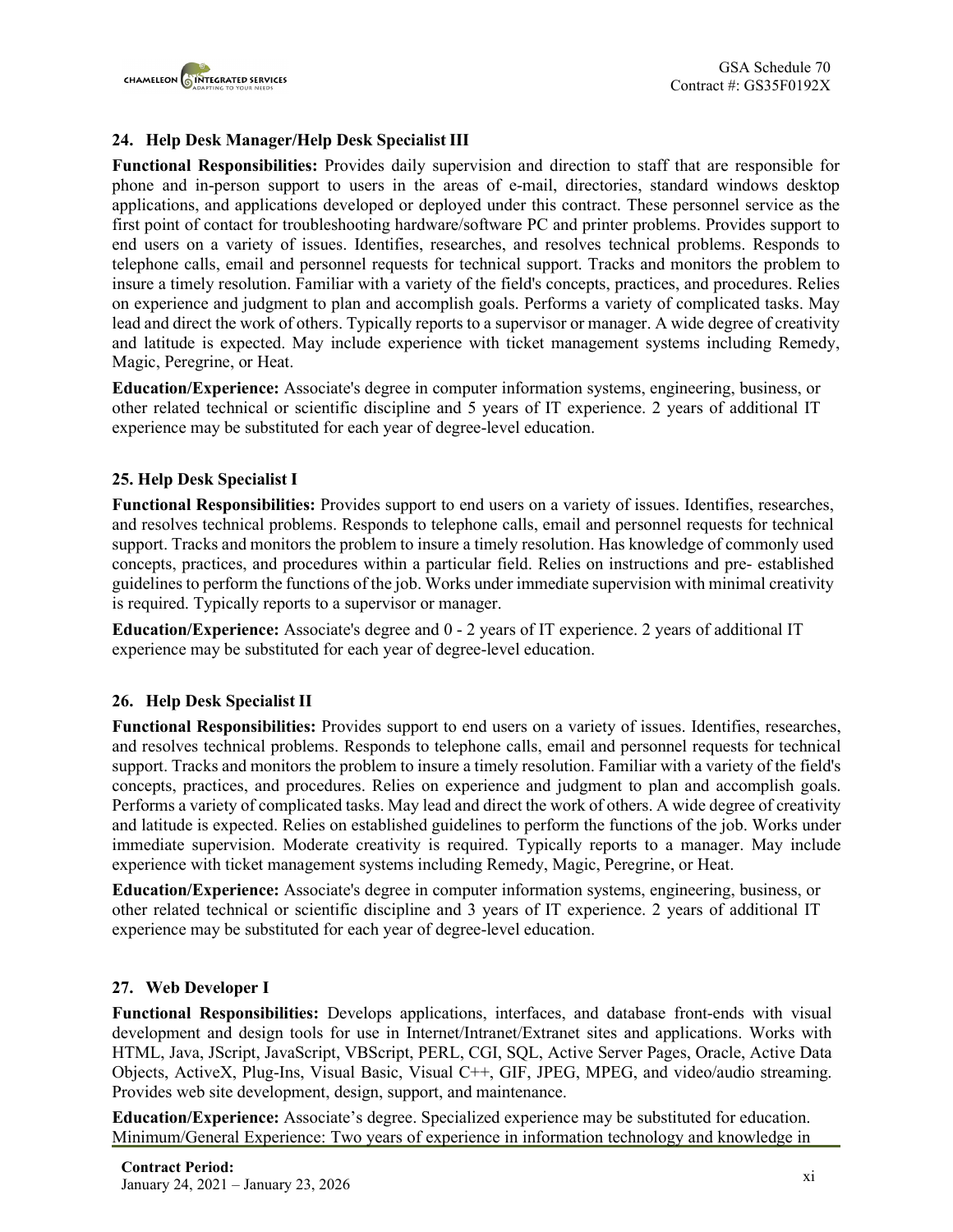

WEB user interface design, applications, and various design tools for development.

## **28. Web Developer II**

**Functional Responsibilities:** Develops applications, interfaces, and database front-ends with visual development and design tools for use in Internet/Intranet/Extranet sites and applications. Works with HTML, Java, JScript, JavaScript, VBScript, PERL, CGI, SQL, Active Server Pages, Oracle, Active Data Objects, ActiveX, Plug-Ins, Visual Basic, Visual C++, GIF, JPEG, MPEG, video/audio streaming, and more. Provides web site development, design, support, and maintenance.

**Education/Experience:** A Bachelor's degree in Fine Arts, Graphic Design, Mathematics, Computer Science, Information Systems, Engineering, Business, or other related discipline. With a Master's degree. (in the fields described in Minimum Education below): With seven years of general information technology experience and at least four years of specialized experience, a degree is not required.

Minimum/General Experience: Five years of experience in information technology, of which at least one year of specialized experience in WEB user interface design, applications, and various design tools for development

#### **29. Web Developer III**

**Functional Responsibilities:** Develops applications, interfaces, and database front-ends with visual development and design tools for use in Internet/Intranet/Extranet sites and applications. May provide human factors engineering and usability testing and support. May provide database design and modeling. Works with HTML, Java, JScript, JavaScript, VBScript, PERL, CGI, SQL, Active Server Pages, Oracle, Active Data Objects, ActiveX, Plug-Ins, Visual Basic, Visual C++, GIF, JPEG, MPEG, video/audio streaming, and more. Provides web site development, design, support, and maintenance. May function as team leader for less experienced developers.

**Education/Experience:** A Bachelor's degree in Fine Arts, Graphic Design, Mathematics, Computer Science, Information Systems, Engineering, Business, or other related discipline. With a Master's degree. (in the fields described in Minimum Education below): two years of specialized experience. With eight years of general information technology experience and at least five years of specialized experience, a degree is not required. Minimum/General Experience: Seven years of experience in information technology, of which at least three years of specialized experience in WEB user interface design, applications, and various design tools for development.

#### **30. Information Tech Specialist I**

**Functional Responsibilities:** An individual knowledgeable in Information Technology. Has experience in the specific Information Technology discipline(s) and demonstrates good oral and written communication skills. Provides technical and specialized solutions to complex Technology problems and performed analyses and studies and prepared detailed reports. Individual worked under the direction of the lead technical resource or project manager.

**Education/Experience:** An associate degree or technical degree required. Three years of progressive experience in the field of Information Technology, including one year of specialized experience in highly specialized Information Technology discipline(s) involving a range of hardware/software solutions.

Specific Experience: At least two years of General Experience is concentrated hands-on experience in the specific discipline(s) of Information Technology. With five years of general information technology experience, a degree is not required.

#### **31. Information Tech Specialist II**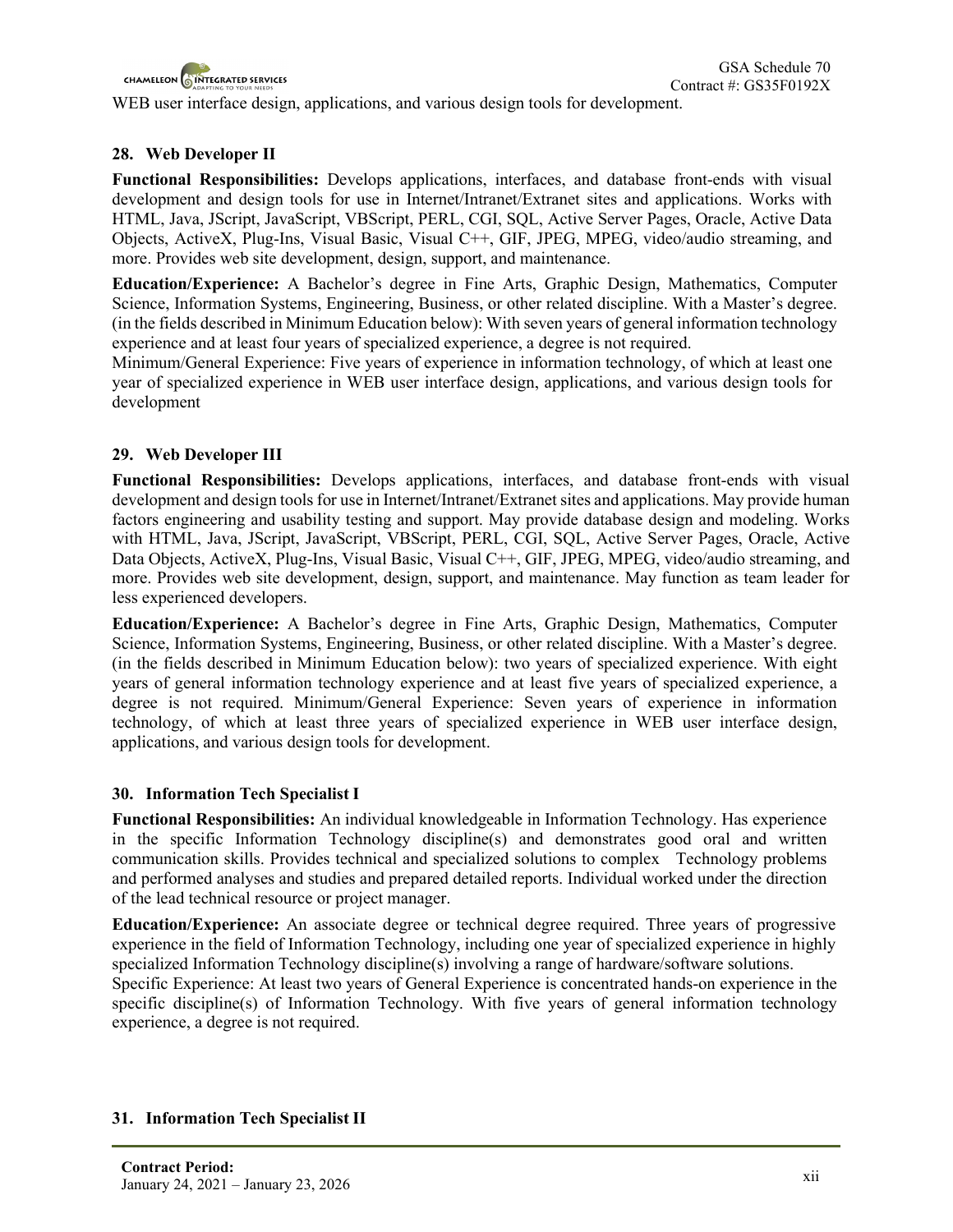**Functional Responsibilities:** An individual knowledgeable in Information Technology. Has experience in the specific Information Technology discipline(s) and demonstrates good oral and written communication skills. Provides technical and specialized solutions to complex Information Technology problems and performed analyses and studies and prepared detailed reports. Individual worked under the direction of the lead technical resource or project manager

**Education/ Experience:** An associate degree or technical degree required. Four years of progressive experience in the field of Information Technology, including one year of specialized experience in highly specialized Information Technology discipline(s) involving a range of hardware/software solutions. At least three years of General Experience is concentrated hands-on experience in the specific discipline(s) of Information Technology. With six years of general information technology, a degree is not required.

## **32. Information Tech Specialist III**

**Functional Responsibilities:** Has extensive experience in the specific Information Technology discipline(s). Individual demonstrates good oral and written communication skills. Experience in providing highly technical and specialized solutions to complex Information Technology problems. Individual has prepared analyses and studies at the project level. Individual works independently or as a member of a team.

**Education/ Experience:** An associate degree or technical degree required. Six years of progressive experience in the field of Information Technology, including four years of specialized experience in numerous highly specialized Information Technology disciplines involving a wide range of hardware/software solutions. Three years of General Experience is concentrated hands-on experience in the specific discipline(s) of Information Technology. With seven years of general information technology experience, a degree is not required.

## **33. Information Tech Specialist IV**

**Functional Responsibilities:** An individual very knowledgeable in all aspects of Information Technology. Has extensive experience in the specific Information Technology discipline(s).Demonstrates excellent oral and written communications skills. Has experience in providing highly technical and specialized guidance, and solutions to complex Information Technology problems. Individual has performed elaborate analyses and studies. Individual has recent and relevant experience in preparing reports and presentations in support enterprise-wide solutions and project. Works independently or as a member of a team.

**Education/ Experience:** An associate degree or technical degree required. Eight years of progressive experience in the field of Information Technology, including six years of specialized experience in numerous, highly specialized Information Technology disciplines involving a wide range of hardware/software solutions. Four years of General Experience is concentrated, hands-on experience in the specific discipline(s) of Information Technology identified in the examples above. With nine years of general information technology experience, a degree is not required.

## **34. Tape Librarian**

**Functional Responsibilities:** Maintain and oversee the accuracy of tapes being moved on and offsite; Process and reconcile tape inventory files daily; Maintain and update daily inventory file on the flash drive before going offsite; Prepare off-site storage vendor documentation via the web-based processing format for tape shipment; Retrieve tapes from the automated Libraries and reconcile the tapes against the pull list; Receive, log, and disperse tapes to the automated or non-automated library after reconciliation is completed; Research and resolve all tape discrepancies between NITC and off-site storage vendor; Examine tape library functions and recommend improvements; Utilize available tracking tools to conduct routine inventories of the tapes; Verify the accuracy of the internal and external labels on tape after labeling before they are released to the scratch pool for use; Routinely handle tapes in a manner so as to prevent damage through negligence. Generally replaces or repairs damaged tapes within two days of notification. Establish TSO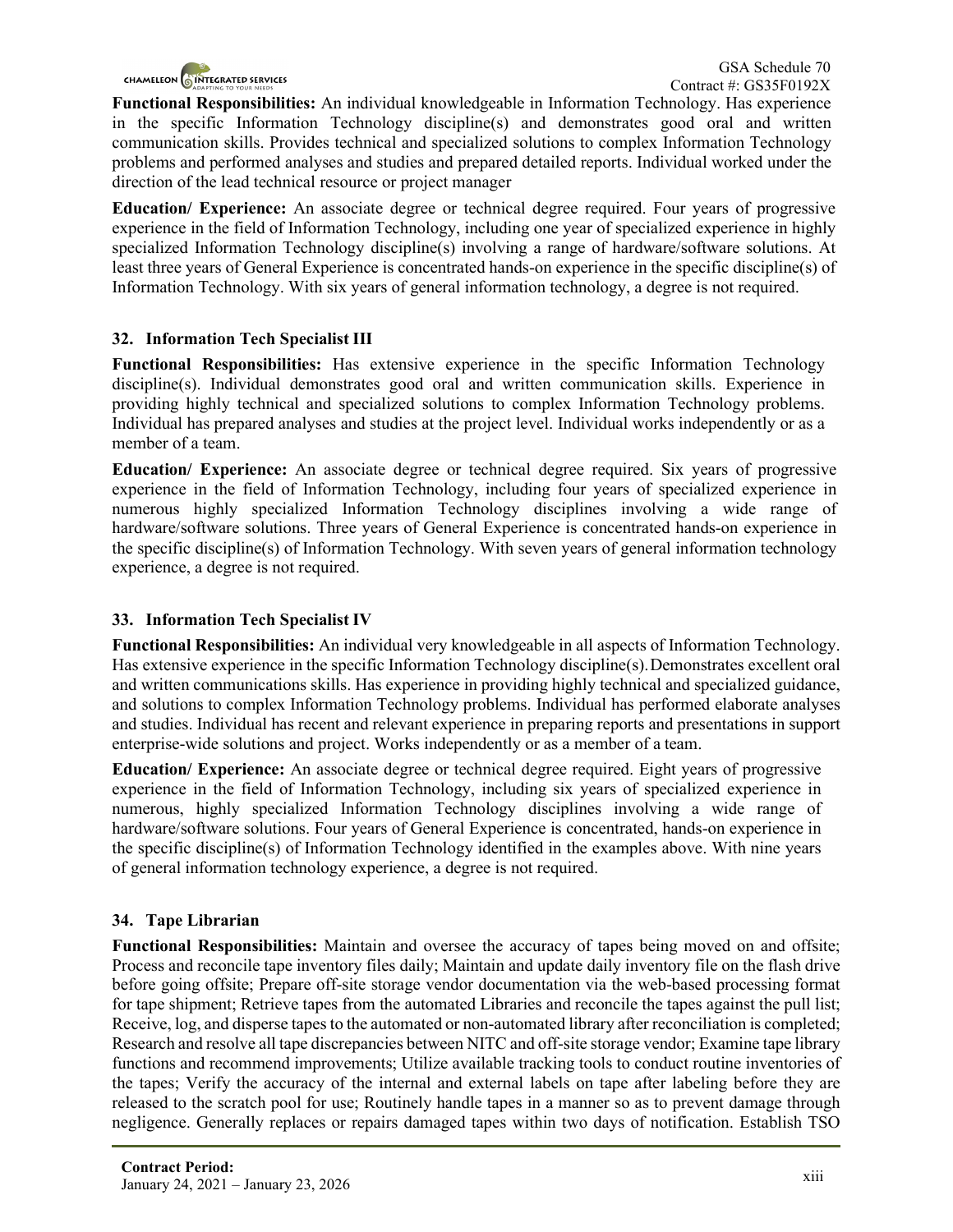

sessions in order to research, update and create datasets, reports, or reconcile files. Routinely monitors scratch and dead list reports to insure there is an adequate supplies of available scratches for use; Interact with internal and external customers in maintaining their tapes via telephone, e- mail, or face to face. Examines library processes and perform documentation updates to procedures and manuals after receiving concurrence from the COTR. Follow COTR, Agency Directives, Regulations, and Standard Operating Procedures in the accomplishment of the mission and goals with minimalsupervision.

**Education/Experience:** An associate degree in computer information systems, engineering, business, or other related technical or scientific discipline and 2-5 years of experience in information technology field.

#### **35. System Administrator I**

**Functional Responsibilities:** Installs new software releases, system upgrades, evaluates and installs patches and resolves software related problems. Performs system backups and recovery. Maintains data files and monitors system configuration to ensure data integrity. Has knowledge of commonly-used concepts, practices, and procedures within a particular field. Relies on instructions and pre-established guidelines to perform the functions of the job. Works under immediate supervision. Primary job functions do not typically require exercising independent judgment. Typically reports to a project leader or manager.

**Education/Experience:** An associate degree in computer information systems, engineering, business, or other related technical or scientific discipline with at least 2 years of experience in the field or in a related area

#### **36. System Administrator II**

**Functional Responsibilities:** Installs new software releases, system upgrades, evaluates and installs patches and resolves software related problems. Performs system backups and recovery. Maintains data files and monitors system configuration to ensure data integrity. Familiar with standard concepts, practices, and procedures within a particular field. Relies on limited experience and judgment to plan and accomplish goals. Performs a variety of tasks. Works under general supervision; typically reports to a project leader or manager. A certain degree of creativity and latitude is required.

**Education/Experience:** An associate degree in computer information systems, engineering, business, or other related technical or scientific discipline and 5 years of experience in the field or in a related area.

## **37. System Administrator III**

**Functional Responsibilities:** Manages the operation of business systems that may be mainframe-, mini-, or client/server based. Troubleshoots computer-related problems and, as necessary, contacts appropriate service representatives to resolve systems problems. Installs hardware and software, as needed. Performs backups, database administration, and file recovery. Optimizes system operation and resource utilization and performs system-capacity analysis and planning. Provides assistance to users in accessing and using business systems. May provide direction to lower-level systems administrators.

**Education/Experience:** A Bachelor's degree in Computer Science, Information Systems, Engineering, Business, or other related scientific or technical discipline. With a Master's Degree (in the fields described in Minimum Education): two years of specialized experience. With seven years general experience of which four years is specialized, a degree is not required. Minimum/General Experience: Seven years of experience, of which at least three years must be specialized experience in administrating computer systems

#### **38. IT Technician**

**Functional Responsibilities:** An individual knowledgeable in software and hardware operations for Information Technology. Provides support in technical disciplines of Information Technology, such as computer operations, moving and installing equipment, computer cabling, data entry and verification,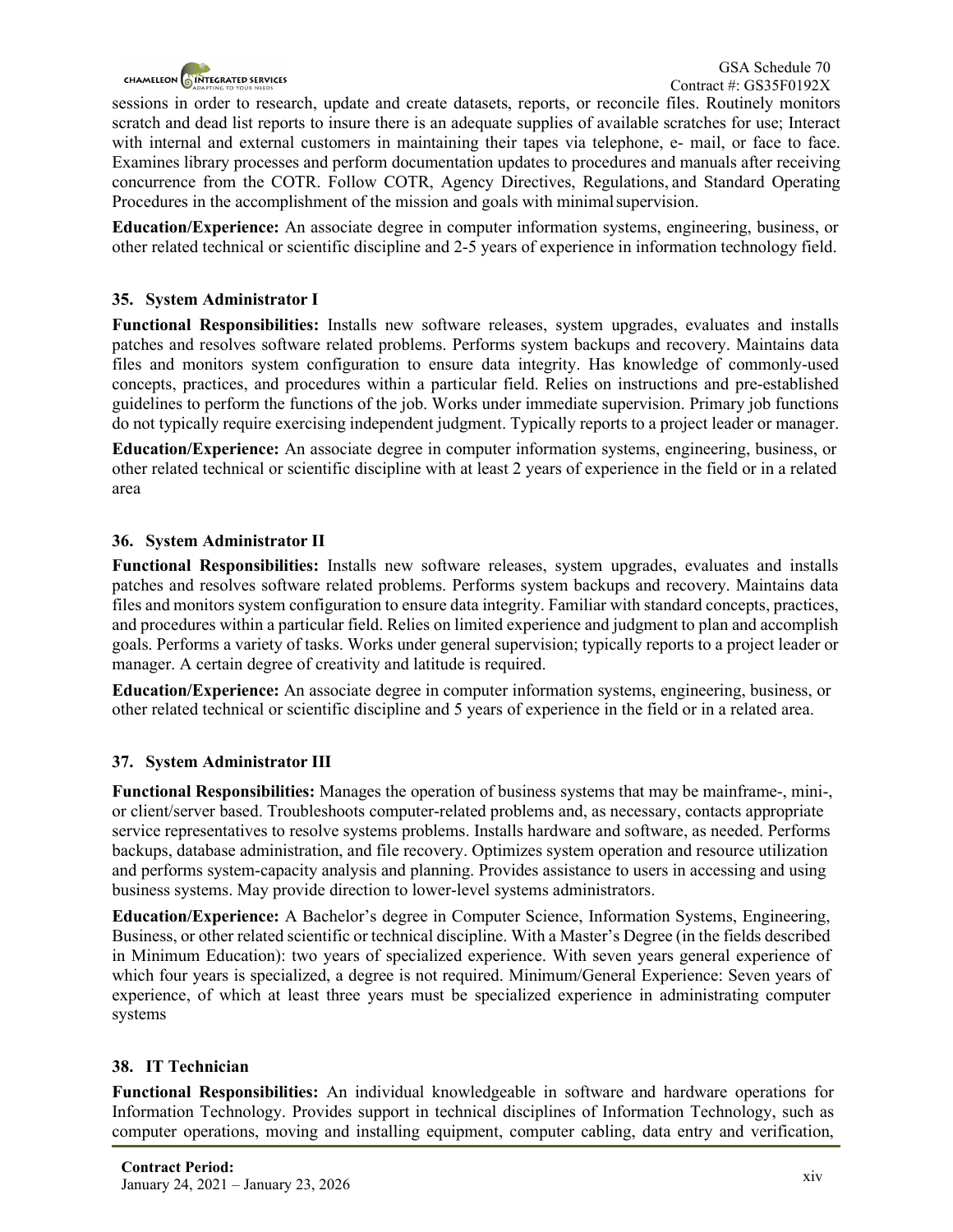

media duplication, document control, security, and software installation. Works as a member of a team.

**Education/ Experience:** An associate degree in computer information systems, engineering, business, or other related technical or scientific discipline. Two years of progressive experience in the field of software or hardware operations. At least one year of General Experience is concentrated hands-on experience in the specific discipline(s) of Information Technology. The experience shall be with the specific equipment, software or other requirements

#### **39. Systems Administrator.**

Organizes and directs the configuration and operation of information management systems. Responsible for directing the work of other system administrators to provide the day-to-day system administration to include system and resource optimization, and user assistance. Conducts capacity and performance analysis, and provides system configuration change and upgrade recommendations. Increases system administrator efficiency and accuracy via the use of automated tools and scripts, develops system administrator procedures, and conducts system administrator training and skills assessment.

Education: A Bachelor of Science degree in Computer Science, Information Systems, Engineering, Telecommunications, or other related scientific or technical discipline is required. Experience: 5 years

#### **40. Principal Information Assurance SME.**

SME in all functional and technical requirements associated with IAT position requirements as specified in DoD Directive 8570.01-M. Applies extensive knowledge of a variety of the IA field's concepts, practices, and procedures to ensure the secure integration and operations of all computer enclave systems. Works independently to evaluate and solve complex IA related problems quickly and completely. Supports, monitors, tests, and troubleshoots hardware and software IA problems pertaining to the enclave environment. Prepares and/or oversees the preparation of IA certification and accreditation documentation. Develops system-wide information security requirements based upon the analysis of user, policy, regulatory, and resource demands for complex network and enclave systems. Supports customers at the highest levels in the development and implementation of doctrine and policies. Provides leadership and guidance in the development, design and application of solutions implemented by more junior staff members. May have toplevel management responsibilities. Coordinates with senior representatives within the customer organizations to establish and define programs, resources and risks. Applies expertise to government and commercial common user systems, as well as dedicated special purpose systems requiring specialized security features and procedures. Provides guidance and direction to other professionals and serves in a consulting and/or advisory capacity.

Education: Master's Degree

Experience: 15 years

#### **41. Network Installation Technician (Communication).**

Conducts site surveys. Assesses and documents current site network configuration and user requirements. Designs and optimizes network topologies. Follows engineering plans and site installation Technical Design Packages. Develops installation schedules. Works with network installation team. Assists in the preparation of drawing and documenting configuration changes at each site. Prepares site installation and test reports.

#### Education: Bachelor's Degree

Experience: 5 years. With an Associate's degree, 4 years experience. With a Bachelor's degree, 3 years experience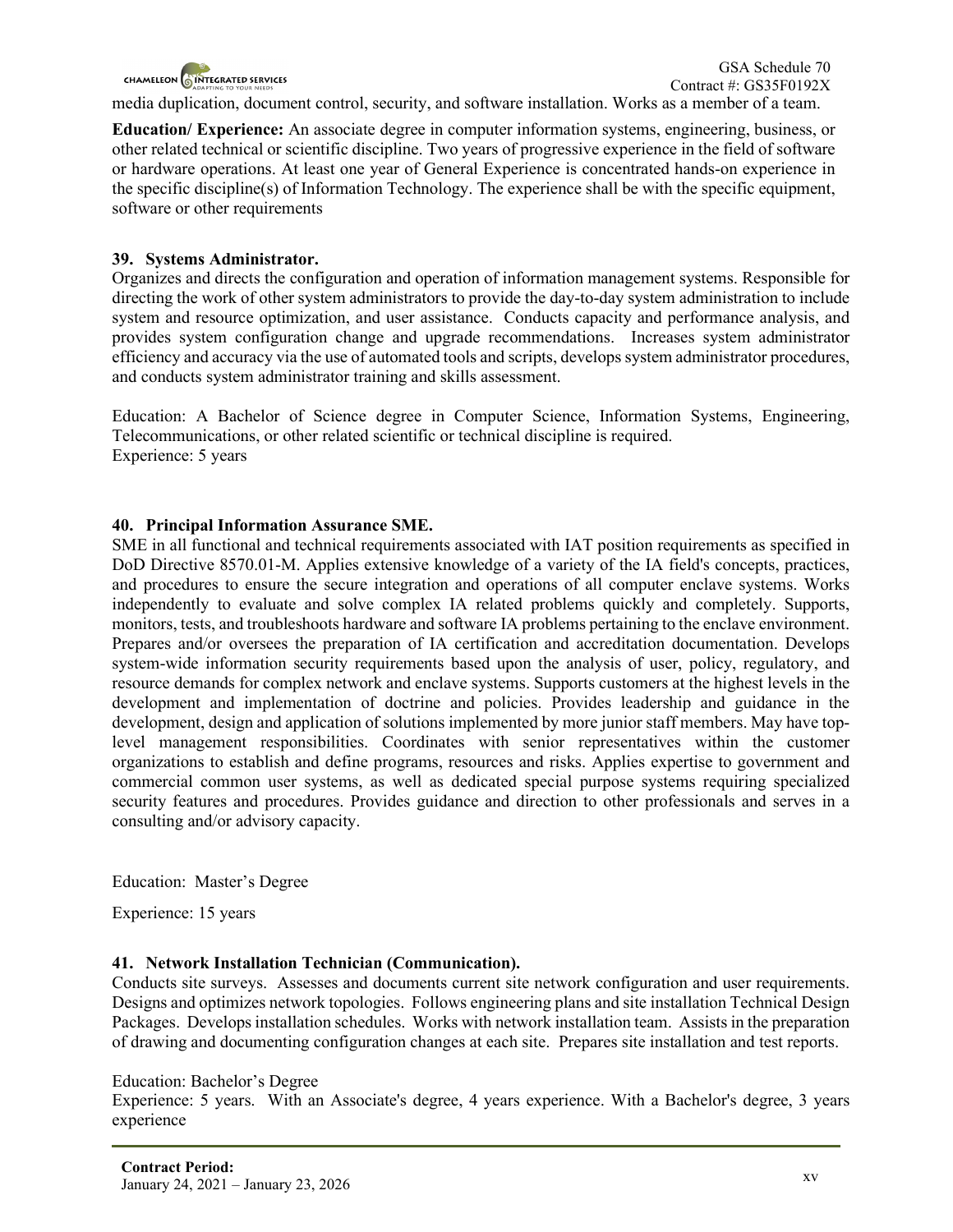

#### **42. Principal Systems Architect (Key Personnel).**

Establishes system information requirements using analysis of the information engineer(s) in the development of enterprise-wide or large-scale information systems. Determines and identifies high level functional and technical requirements based on interactions with the user community and knowledge of the enterprise architecture. Designs architecture to include the software, hardware and communications to support the total requirements as well as provide for present and future cross-functional requirements and interfaces. Identifies, assesses, and presents options for meeting the functional and technical requirements including hardware and software updates or upgrades. Responsible for developing high level system design diagrams. Ensures these systems are compatible and in compliance with the standards for open systems architectures, the Open Systems Interconnection (OSI) and International Standards Organization (ISO) reference models, and profiles of standards - such as Institute of Electrical and Electronic Engineers (IEEE) Open Systems Environment (OSE) reference model - as they apply to the implementation and specification of Information Management (IM) solution of the application platform, across the application program interface (API), and the external environment/software application. Ensures that the common operating environment is compliant. Evaluates analytically and systematically problems of work flows, organization and planning and develops appropriate corrective action. Provides daily supervision and direction to staff.

Education: A Master's degree in Computer Science, Information Systems, Engineering, Business, or other related discipline

Experience: 8 years

#### **43. Senior Collaboration Engineer.**

Requires the regular application of acknowledged expertise in the collaboration systems engineering field and the use of considerable initiative and creativity. Responsible for providing technical leadership with strong knowledge and expertise in large-scale distributed systems and remote development, debugging, deployment, operations, and management of such systems. Must be able to identify the system requirements, contribute to the software systems architecture, synthesize a baseline design, evaluate candidate technologies, oversee prototyping efforts, and contribute to cost and schedule planning supporting the development. Provides expert explanations, techniques or approaches to colleagues, management and customers in developing and integrating collaboration tools within an organization. Additional activities include research, analysis, engineering, testing, documentation, implementation, integration, and operation of the collaborative solutions environment.

Education: Bachelor's Degree Experience: 7 years

#### **44. Senior Information Assurance (IA) Analyst.**

Provides the leadership, management, and supervisory IA skills identified in DoD Directive 8570.01-M. These skills and their associated duties may include the following: Intrusion: Ensures the rigorous application of IA policies, principles, and practices in the delivery of all information technology (IT) and IA services. Leads and directs team personnel too quickly, efficiently and effectively to solve complex IA problems. Identifies IA requirements as part of the IT acquisition development process and assists in the formulation of IA /IT budgets. Plans, integrates, and schedules the installation of new or modified hardware, operating systems, and software applications. Supervises the assessment and implementation of identified computer and network environment fixes such as system patches and fixes associated with specific technical vulnerabilities as part of the Information Assurance Vulnerability Management program. Guides the implementation of appropriate operational structures and processes to ensure an effective IA security program including boundary defense, incident detection and response. Evaluates functional operation and performance in light of test results and make recommendations regarding C&A. Monitors and evaluates the effectiveness of IA security procedures and safeguards. Evaluates security violations to determine necessary initial and long term corrective action. Assesses impact, determines probably damage and suggest methods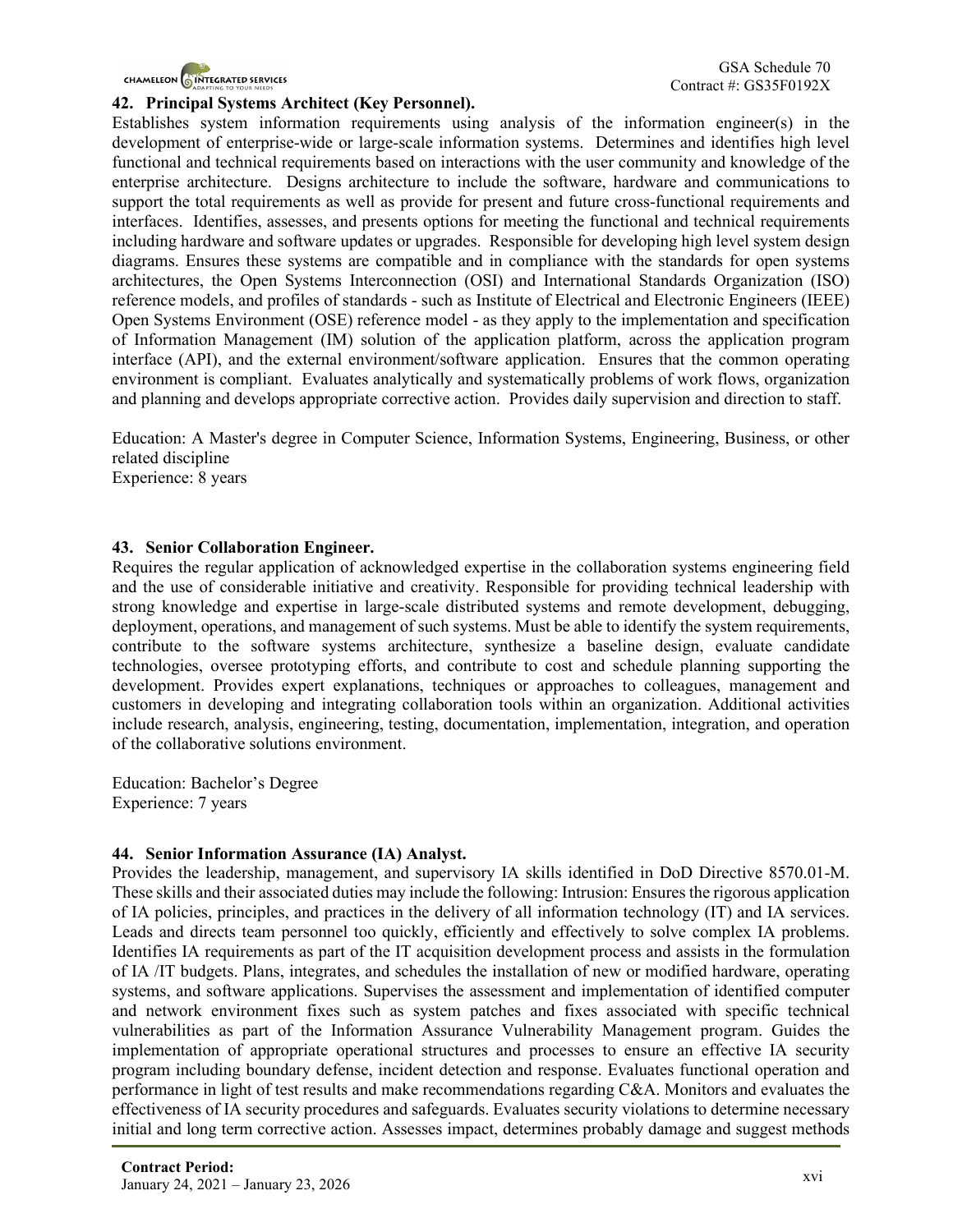

of damage control, conducts computer forensics, and follow-on analysis to build historical and predictive capabilities for IA incidents. Develops IA related customer support policies, procedures, and standards. Designs perimeter defense systems including intrusion detection systems, firewalls, grid sensors, etc., enhances rule sets to detect or block sources of malicious traffic, and establishes a protective net of layered defenses to prevent, detect, and eradicate threats. Specialist: Ensures that protection and detection capabilities are acquired or developed using the IS security engineering approach and are consistent with DoD Component level IA architecture. Has a working knowledge of DoD provided IA tools. Has a working knowledge of policy, guidance and evaluation criteria of the DoD Critical Infrastructure Program. Prepares and/or oversees the preparation of IA certification and accreditation documentation. Analyzes, develops, evaluates, and integrates IA policies. Assists in the gathering and preservation of evidence used in the prosecution of computer crimes. Identifies the IT security program implications of new technologies or technology upgrades. Conducts IA cost benefit, economic and risk analysis in the IT acquisition decision making process. Interprets security requirements relative to the capabilities of new information technologies. Interprets patterns of non compliance to determine their impacts on levels of risk and/or overall effectiveness of IA programs. Analyzes identified security strategies and recommends the best approaches and/or practices. Monitors and evaluates the effectiveness of IA security procedures and safeguards to ensure they provide the intended level of protection.

Education: Bachelor's Degree Experience: 10 years

#### **45. Senior Network Installation Technician.**

Organizes and directs network installations on site surveys. Assesses and documents current site network configuration and user requirements. Designs and optimizes network topologies. Directs and leads preparation of engineering plans and site installation Technical Design Packages. Develops installation schedules. Mobilizes network installation team. Directs and leads preparation of drawings documenting configuration changes at each site. Prepares site installation and test reports. Coordinates post installation operations and maintenance support.

#### Education: Bachelors Degree

Experience: 9 years. With an Associate's degree, 8 years experience. With a Bachelor's degree, 6 years experience.

#### **46. Senior Staff Systems Solutions Engineer.**

Emerging authority in discipline or related area of expertise. May function in project leadership roles and represents the organization as prime customer contact on significant technical matters on contracts. Solves complex problems that require the regular use of ingenuity and creativity. Performs technical planning, system integration, verification and validation, cost and risk, and supportability and effectiveness analyses for total systems. Analyses are performed at all levels of total system product to include: hardware/software, concept, design, fabrication, test, installation, operation, maintenance and disposal. Performs duties such as site surveys, system evaluation, system analysis, architecture, and infrastructure assessment. Ensures the logical and systematic conversion of customer or product requirements into total systems solutions that acknowledge technical, schedule, and cost constraints. Applies and/or develops advanced technologies, scientific principles, theories, and concepts. Resolves issues associated with the development and implementation of operational programs. Provides input to R&D programs and recommends technological application programs to accomplish long-range objectives.

Education: Bachelor's Degree Experience: 3 years

#### **47. Technical Writer/Editor.**

Assists in collecting and organizing information required for preparation of user's manuals, training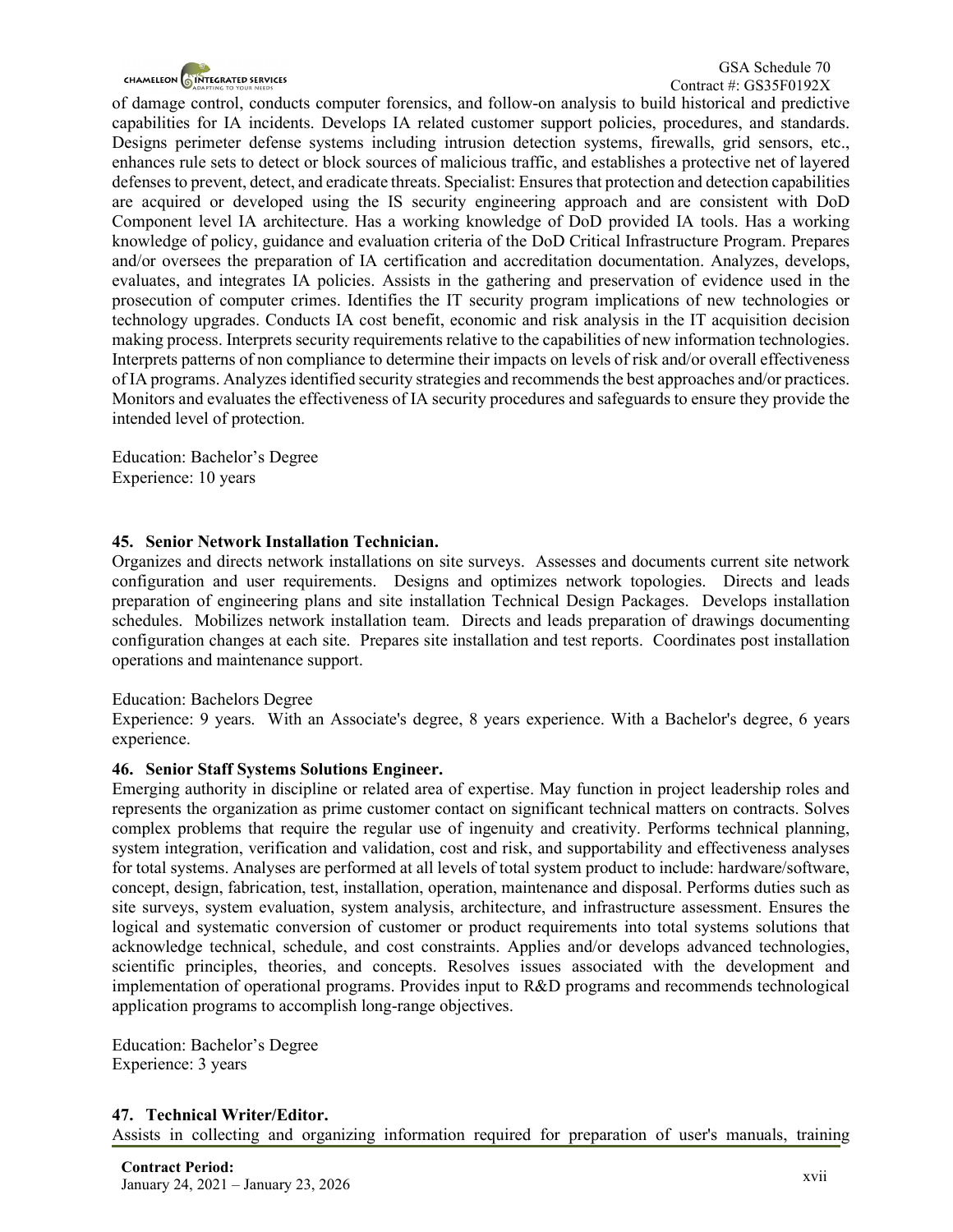

materials, installation guides, proposals, and reports. Edits functional descriptions, system specifications, user's manuals, special reports, or any other customer deliverables and documents.

Education: Bachelor's Degree Experience: 3 years

## **48. Test Engineer (Lead).**

Subject matter expert providing testing expertise for support of user requirements of complex to highly complex software/hardware applications. Directs and/or participates in all phases of risk management assessments and software/hardware development with emphasis on analysis of user requirements, test design and test tools selection. Responsible for ensuring that the test design and documentation support all applicable client, agency or industry standards time lines and budgets. Responsible for ensuring that testing conclusions and recommendations are fully supported by test results, and project managers are fully informed of testing status and application deviations from documented user requirements.

Education: A Bachelor's degree in Computer Science, Information Systems, Engineering, Business, or other related discipline is required Experience: 8 years

### **49. Subject Matter Expert (Lead) (Key Personnel).**

Provides expert support, analysis and research into exceptionally complex problems, and processes relating to the subject matter. Serves as technical expert on executive-level project teams providing technical direction, interpretation and alternatives. Thinks independently and demonstrates exceptional written and oral communications skills. Applies advanced technical principles, theories, and concepts. Contributes to the development of new principles and concepts. Works on unusually complex technical problems and provides solutions which are highly innovative and ingenious. Works under consultative direction toward predetermined long-range goals and objectives. Assignments are often self-initiated. Determines and pursues courses of action necessary to obtain desired results. Develops advanced technological ideas and guides their development into a final product. Expertise is in a particular area of Information Technology (e.g., Information Systems Architecture, Telecommunications Systems Design, Architecture, Implementation, Information Systems Integration, Software Development Methodologies, Security Engineering, Communications and Network Systems Management), or a specific functional area (e.g., finance, logistics, and operations research).

Education: Bachelor's Degree Experience: 10 years

## **50. Subject Matter Expert (Intermediate).**

With minimal direction, provides expert support, analysis and research into exceptionally complex problems, and processes relating to the subject matter. Serves as technical expert on executive-level project teams providing technical direction, interpretation and alternatives. Thinks independently and demonstrates exceptional written and oral communications skills. Applies extensive technical expertise, and has full knowledge of other related disciplines. Guides the successful completion of major programs and may function in a project leadership role. Develops technical solutions to complex problems that require the regular use of ingenuity and creativity. Work is performed without appreciable direction. Exercises considerable latitude in determining technical objectives of assignment. Expertise is in a particular area of Information Technology (e.g., Information Systems Architecture, Telecommunications Systems Design, Architecture, Implementation, Information Systems Integration, Software Development Methodologies, Security Engineering, Communications and Network Systems Management), or a specific functional area (e.g., finance, logistics, and operations research).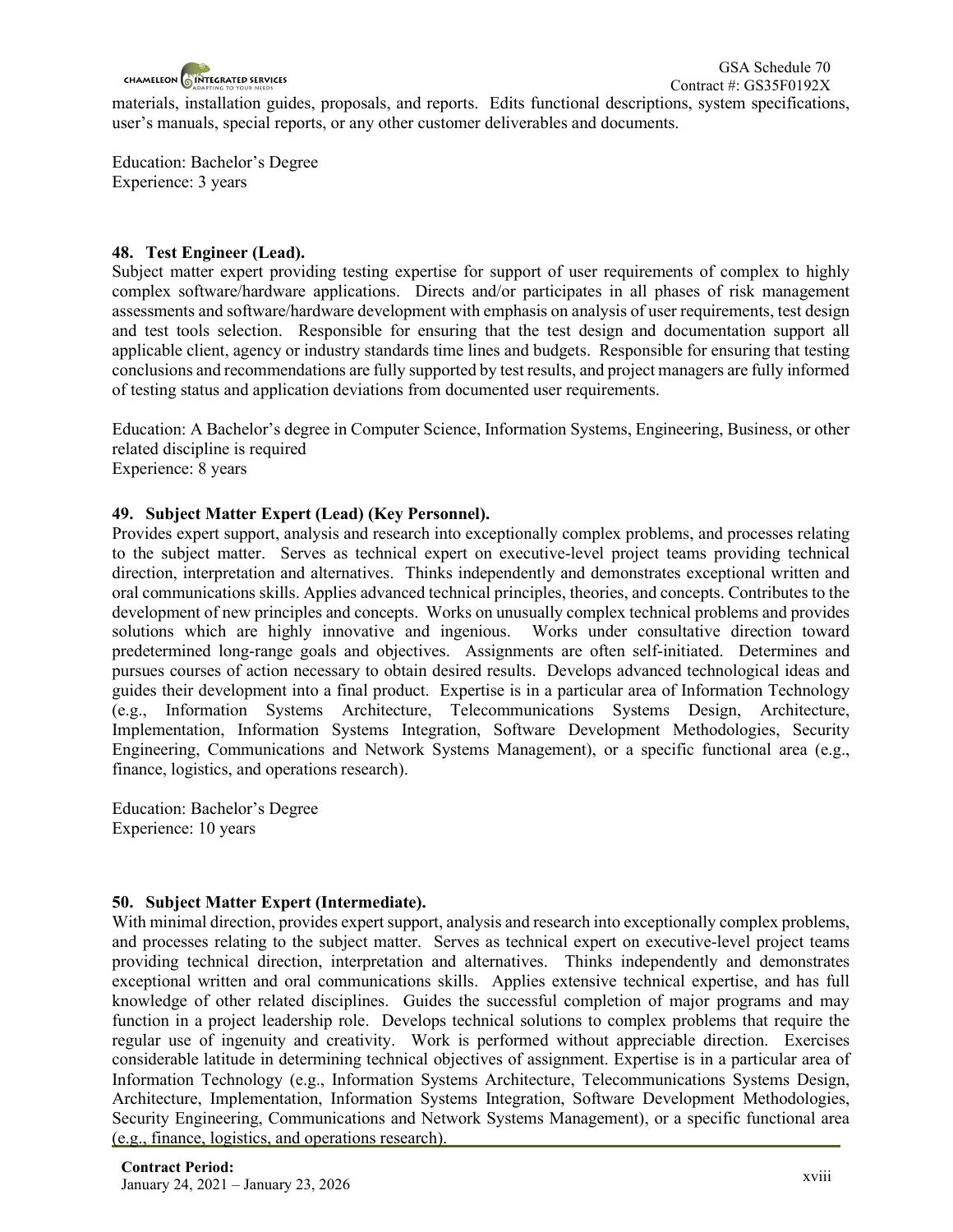

Education: Bachelor's Degree Experience: 10 years

### **51. Subject Matter Expert (Associate).**

Under broad direction, provides expert support, analysis and research into especially complex problems, and processes relating to the subject matter. Serves as technical expert on high-level project teams providing technical direction, interpretation and alternatives. Thinks independently and demonstrates superior written and oral communications skills. Possesses a complete understanding and wide experience in the application of technical principles, theories, and concepts in the field. Provides technical solutions to a wide range of difficult problems. Solutions are imaginative, thorough, practicable, and consistent with organizational objectives. Works under only general direction. Independently determines and develops approach to solutions. Contributes to the completion of specific programs and projects. Expertise is in a particular area of Information Technology (e.g., Information Systems Architecture, Telecommunications Systems Design, Architecture, Implementation, Information Systems Integration, Software Development Methodologies, Security Engineering, Communications and Network Systems Management), or a specific functional area (e.g., finance, logistics, and operations research).

Education: Bachelor's Degree Experience: 5 years

#### **52. Network Engineer (Lead).**

Establishes Network information requirements using analysis of the Network engineer(s) in the development of enterprise-wide or large-scale networking infrastructure (CAN, MAN, WAN). Designs architecture to include the software, hardware and communications to support the total requirements, as well as provide for present and future cross-functional requirements and interfaces. Ensures these Network systems are compatible and in compliance with the standards for open systems architectures, the Open Systems Interconnection (OSI) and International Standards Organization (ISO) reference models and profiles of standards-such as Institute of Electrical and Electronic Engineers (IEEE) Open Systems Environment (OSE) reference model -as they apply to the implementation and specification of Information Management (IM) solution of the network layers, across the application program interface (API) and the external environment/software application. Ensures that the network/transport layers of the common operating environment are compliant. Evaluates analytically and systemically problems of work flows and network usage, organization and planning and develops appropriate corrective action. Provides daily supervision and direction to staff.

Education: Bachelor's Degree in Computer Science, Information Systems, Engineering, Business, or other related discipline is required.

Experience: 8 years

#### **53. Intermediate Information Assurance Analyst.**

Under general technical supervision, performs network monitoring, analysis and reporting in accordance with the provisions of DoD Directive 8570.01-M. These skills and their associated duties may include the following: Intrusion: Examines potential security violations, incidents, malicious activity and attacks to determine if policy has been breached, assesses the impact, and preserves artifacts. Enters and tracks events and incidents. Supports incident escalation and assesses probable damages, identifies damage control and remediation, and assists in developing courses of action. Supervises the installation, monitoring, testing, troubleshooting and administration of IA hardware and software systems. Recommends, schedules, and performs IA system repairs, systems administration, and maintenance. Analyzes patterns of non compliance or attacks and recommends appropriate actions to minimize security risks and insider threat. Configures,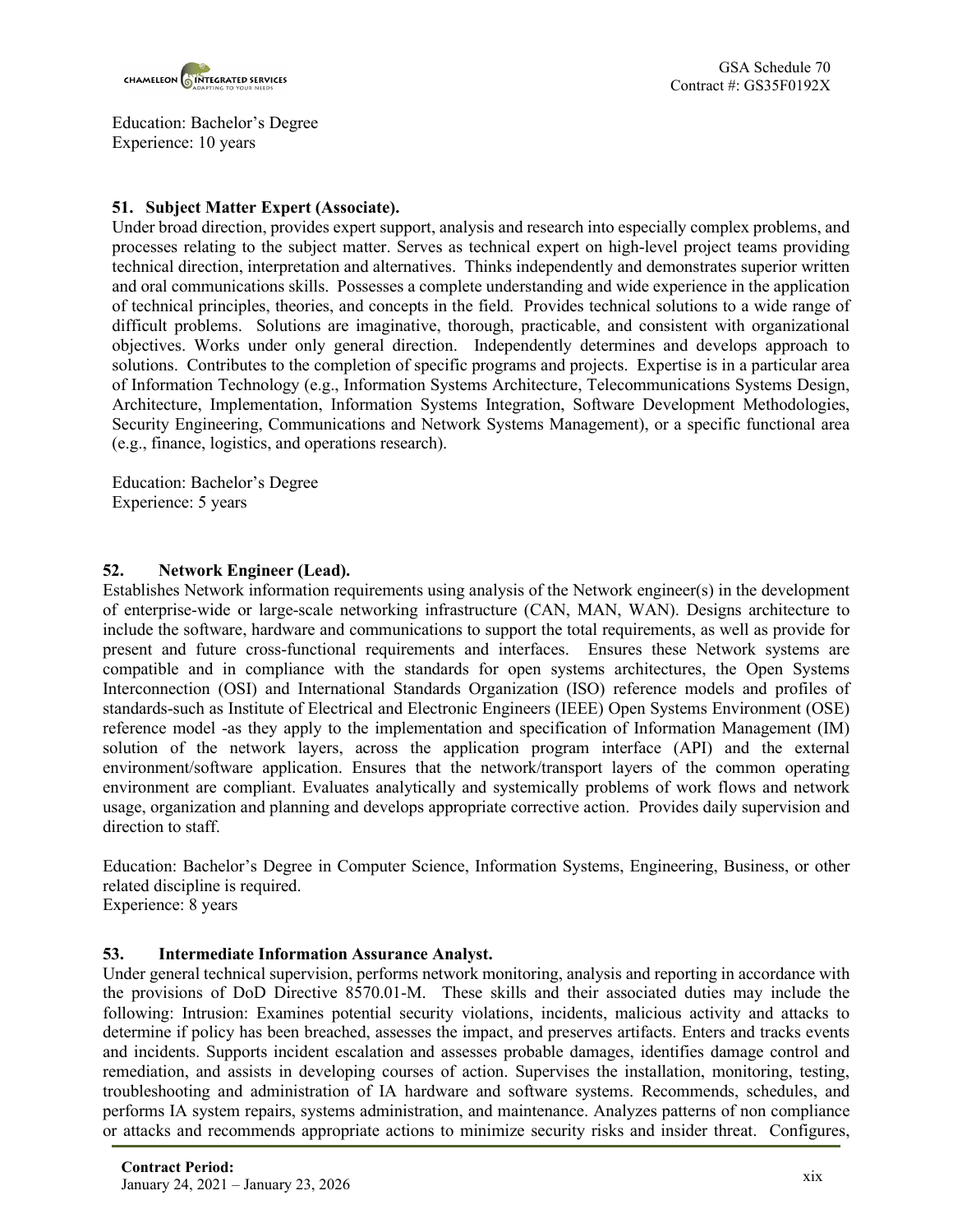

optimizes, and tests network devices. Diagnoses and resolves IA malicious traffic. Supports the design and execution of exercise scenarios. Specialist: Implements, and monitors policies and procedures reflecting the legislative intent of applicable laws and regulations. Prepares, distributes, and maintains plans, instructions, guidance, and standard operational procedures concerning Information Security. Participates in IA risk assessments during the C&A process. Prepares, reviews and evaluates documentation of compliance. Prepares recommendations for the DAA. Reviews IA and IA enabled software, hardware, and firmware for compliance with appropriate security configuration guidelines, policies, and procedures. Reviews AI security plans. Identifies alternative functional IA security strategies to address organizational security concerns. Reviews security safeguards to determine that security concerns identified in approved policies, plans, and doctrine have been fully addressed. Develops and implements programs to ensure that systems, network, and data users are aware of, understand, and follow IA policies and procedures.

Education: Bachelor's Degree Experience: 5 years

#### **54. Senior Systems Architect.**

Designs architecture to include the software, hardware, and communications to support the total requirements as well as provide for present and future cross-functional requirements and interfaces. Identifies, assesses, and presents options for meeting the functional and technical requirements including hardware and software updates or upgrades. Responsible for developing high level system design diagrams. Ensures these systems are compatible and in compliance with the standards for open system architectures, the Open Systems Interconnection (OSI) and International Standards Organization (ISO) reference models, and profiles of standards - such as Institute of Electrical and Engineers (IEEE) Open Systems Environment (OSE) reference model - as they apply to the implementation and specification of Information Management (IM) solution of the application platform, across the application program interface (API), and the external environment/software application. Ensures that the common operating environment is compliant. Evaluates analytically and systematically problems of work flows, organization and planning and develops appropriate corrective action.

Education: Master's Degree in Computer Science, Information Systems, Engineering, Business, or other related discipline Experience: 10 years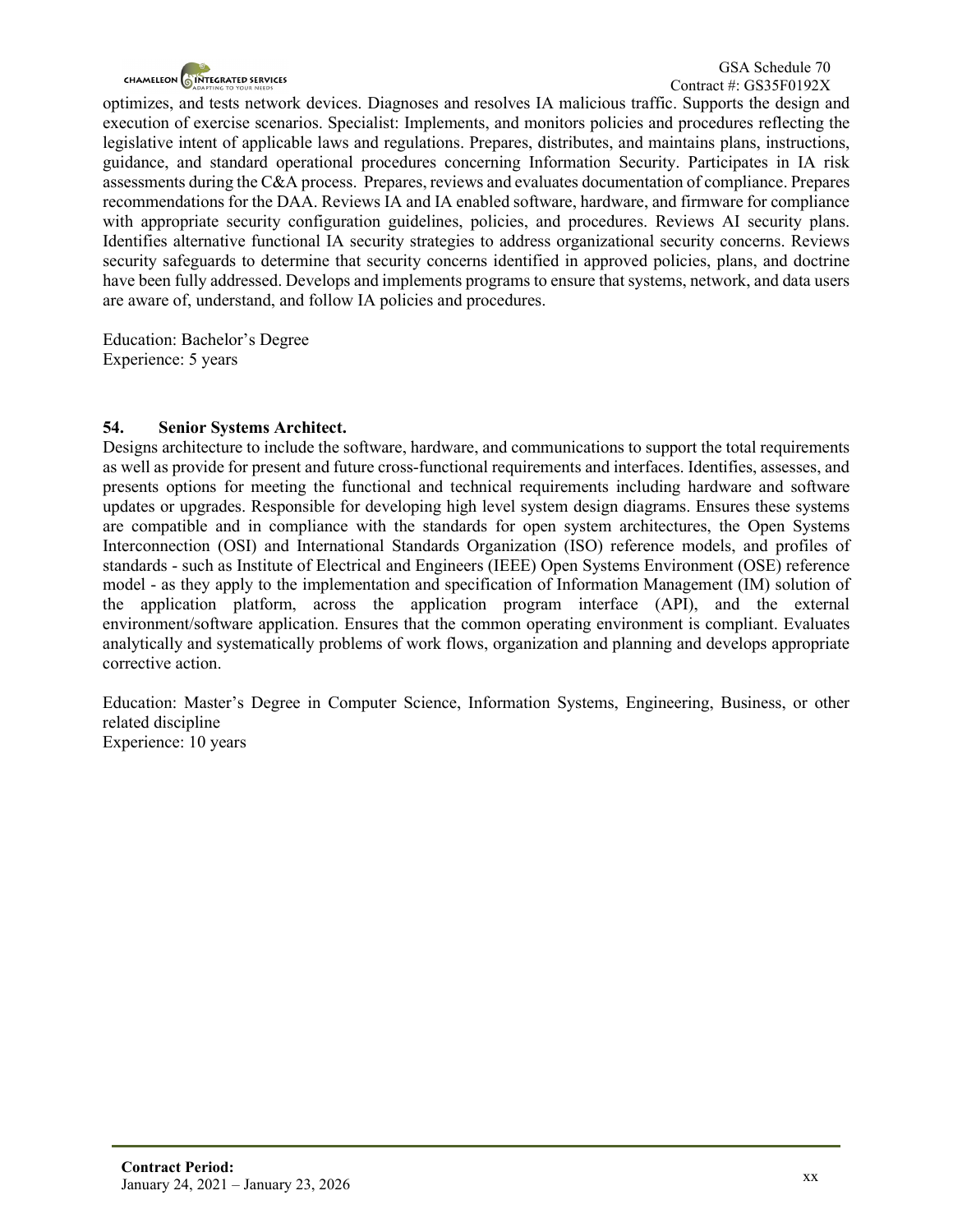

## **Appendix C: Terms and Conditions**

TERMS AND CONDITIONS APPLICABLE TO INFORMATION TECHNOLOGY (IT) PROFESSIONAL SERVICES (SPECIAL ITEM NUMBER 132-51)

*\*\*\*\*NOTE: All non-professional labor categories must be incidental to, and used solely to support professional services, and cannot be purchased separately.*

## **1. SCOPE**

a. The prices, terms and conditions stated under Special Item Number 132-51 Information Technology Professional Services apply exclusively to IT Professional Services within the scope of this Information Technology Schedule.

b. The Contractor shall provide services at the Contractor's facility and/or at the ordering activity location, as agreed to by the Contractor and the ordering activity.

## **2. PERFORMANCE INCENTIVES I-FSS-60 Performance Incentives (April 2000)**

a. Performance incentives may be agreed upon between the Contractor and the ordering activityon individual fixed price orders or Blanket Purchase Agreements under this contract.

b. The ordering activity must establish a maximum performance incentive price for theseservices and/or total solutions on individual orders or Blanket Purchase Agreements.

c. Incentives should be designed to relate results achieved by the contractor to specified targets. To the maximum extent practicable, ordering activities shall consider establishing incentives where performance is critical to the ordering activity's mission and incentives are likely to motivate the contractor. Incentives shall be based on objectively measurable tasks.

## **3. ORDER**

a. Agencies may use written orders, EDI orders, blanket purchase agreements, individual purchase orders, or task orders for ordering services under this contract. Blanket Purchase Agreements shall not extend beyond the end of the contract period; all services and delivery shall be made and the contract terms and conditions shall continue in effect until the completion of the order. Orders for tasks which extend beyond the fiscal year for which funds are available shall include FAR 52.232-19 (Deviation – May 2003) Availability of Funds for the Next Fiscal Year. The purchase order shall specify the availability of funds and the period for which funds are available.

b. All task orders are subject to the terms and conditions of the contract. In the event of conflict between a task order and the contract, the contract will take precedence.

## **4. PERFORMANCE OF SERVICES**

a. The Contractor shall commence performance of services on the date agreed to by the Contractor and the ordering activity.

b. The Contractor agrees to render services only during normal working hours, unlessotherwise agreed to by the Contractor and the ordering activity.

c. The ordering activity should include the criteria for satisfactory completion for each task in the Statement of Work or Delivery Order. Services shall be completed in a good and workmanlikemanner.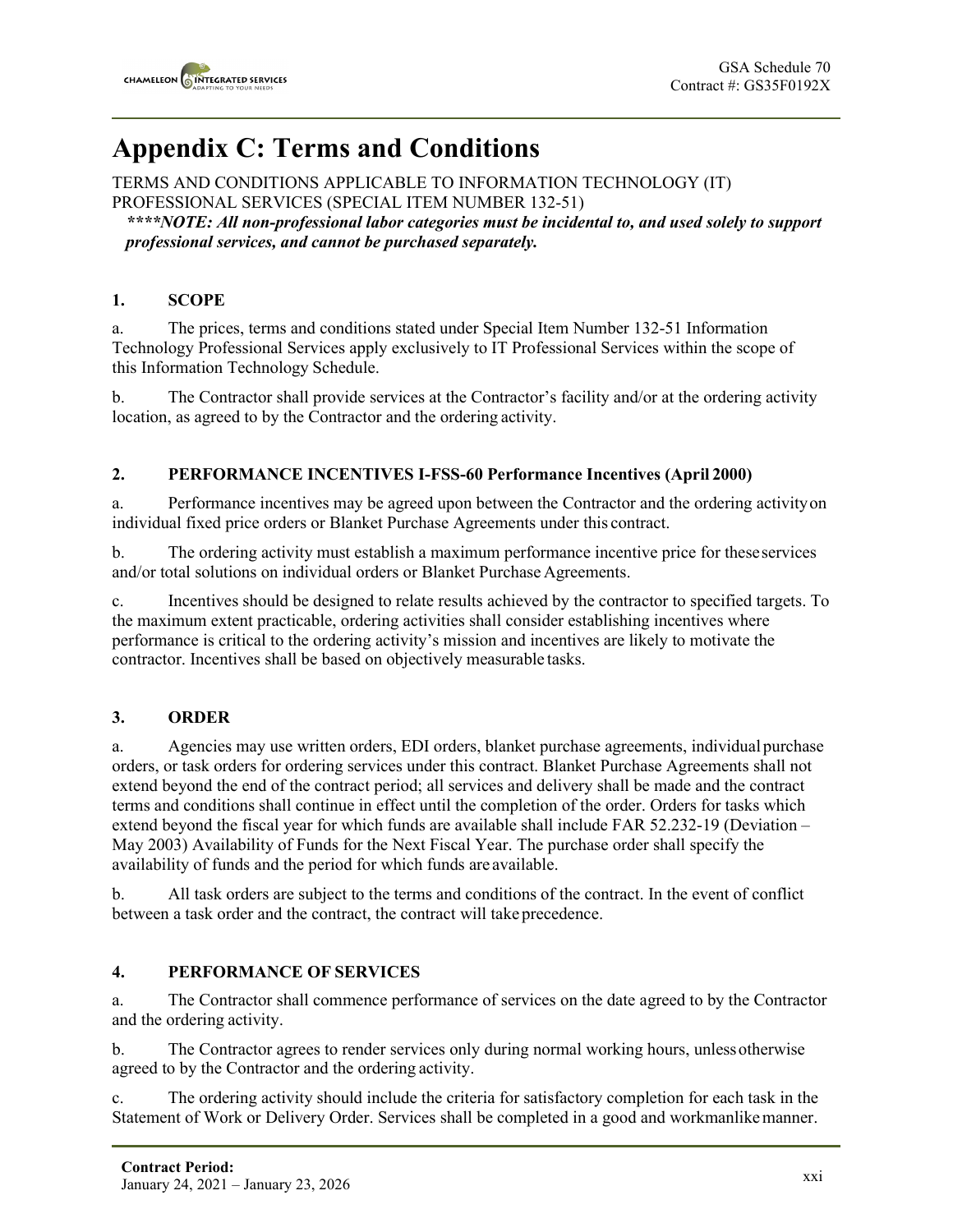d. Any Contractor travel required in the performance of IT Services must comply with the Federal Travel Regulation or Joint Travel Regulations, as applicable, in effect on the date(s) the travel is performed. Established Federal Government per diem rates will apply to all Contractor travel. Contractors cannot use GSA city pair contracts.

## **5.** STOP-WORK ORDER (FAR 52.242-15) (AUG1989)

(a) The Contracting Officer may, at any time, by written order to the Contractor, require the Contractor to stop all, or any part, of the work called for by this contract for a period of 90 days after the order is delivered to the Contractor, and for any further period to which the parties may agree. The order shall be specifically identified as a stop-work order issued under this clause. Upon receipt of the order, the Contractor shall immediately comply with its terms and take all reasonable steps to minimize the incurrence of costs allocable to the work covered by the order during the period of work stoppage. Within a period of 90 days after a stop-work is delivered to the Contractor, or within any extension of that period to which the parties shall have agreed, the Contracting Officer shall either-

(1) Cancel the stop-work order; or

(2) Terminate the work covered by the order as provided in the Default, or the Termination for Convenience of the Government, clause of this contract.

(b) If a stop-work order issued under this clause is canceled or the period of the order or any extension thereof expires, the Contractor shall resume work. The Contracting Officer shall make an equitable adjustment in the delivery schedule or contract price, or both, and the contract shall be modified, in writing, accordingly, if-

(1) The stop-work order results in an increase in the time required for, or in theContractor's cost properly allocable to, the performance of any part of this contract; and

(2) The Contractor asserts its right to the adjustment within 30 days after the end of the period of work stoppage; provided, that, if the Contracting Officer decides the facts justify the action, the Contracting Officer may receive and act upon the claim submitted at any time before final payment under this contract.

(c) If a stop-work order is not canceled and the work covered by the order is terminated for the convenience of the Government, the Contracting Officer shall allow reasonable costs resulting from the stop-work order in arriving at the termination settlement.

(d) If a stop-work order is not canceled and the work covered by the order is terminated for default, the Contracting Officer shall allow, by equitable adjustment or otherwise, reasonable costs resulting from the stop-work order.

## **6. INSPECTION OF SERVICES**

**In accordance with FAR 52.212-4 CONTRACT TERMS AND CONDITIONS--COMMERCIAL ITEMS (MAR 2009) (DEVIATION I - FEB 2007) for Firm-Fixed Price orders and FAR 52.212-4 CONTRACT TERMS AND CONDITIONS COMMERCIAL ITEMS (MAR 2009) (ALTERNATE I OCT 2008) (DEVIATION I – FEB 2007) applies toTime-and-Materials and Labor-Hour Contracts orders placed under this contract.**

## **7. RESPONSIBILITIES OF THE CONTRACTOR**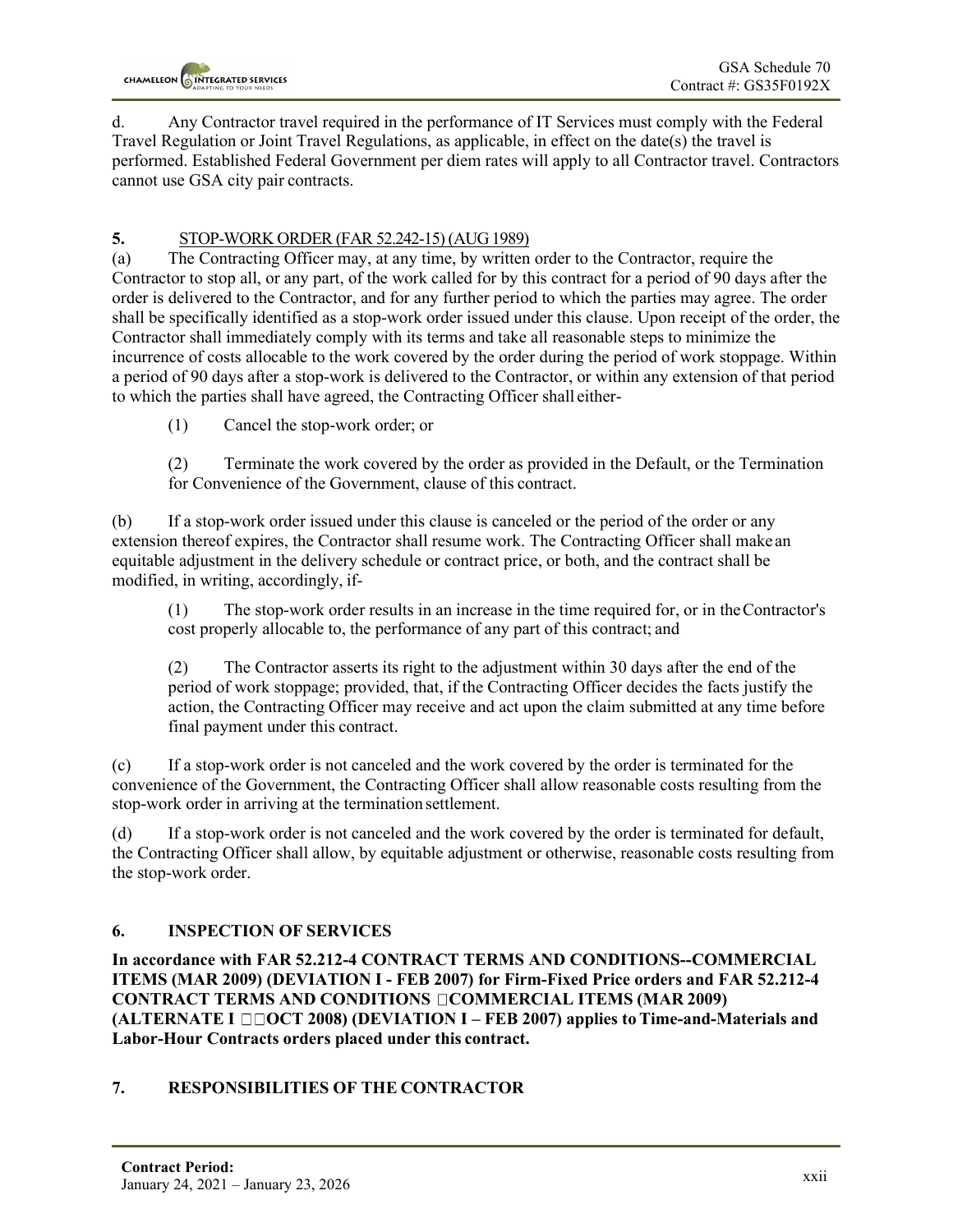The Contractor shall comply with all laws, ordinances, and regulations (Federal, State, City, or otherwise) covering work of this character. If the end product of a task order is software, then FAR 52.227-14 (Dec 2007) Rights in Data – General, may apply.

## **8. RESPONSIBILITIES OF THE ORDERING ACTIVITY**

Subject to security regulations, the ordering activity shall permit Contractor access to all facilities necessary to perform the requisite IT Professional Services.

## **9. INDEPENDENT CONTRACTOR**

All IT Professional Services performed by the Contractor under the terms of this contract shall be as an independent Contractor, and not as an agent or employee of the ordering activity.

## **10. ORGANIZATIONAL CONFLICTS OF INTEREST**

a. Definitions.

"Contractor" means the person, firm, unincorporated association, joint venture, partnership, or corporation that is a party to this contract.

"Contractor and its affiliates" and "Contractor or its affiliates" refers to the Contractor, its chief executives, directors, officers, subsidiaries, affiliates, subcontractors at any tier, and consultants and any joint venture involving the Contractor, any entity into or with which the Contractor subsequently merges or affiliates, or any other successor or assignee of the Contractor.

An "Organizational conflict of interest" exists when the nature of the work to be performed under a proposed ordering activity contract, without some restriction on ordering activities by the Contractor and its affiliates, may either (i) result in an unfair competitive advantage to the Contractor or its affiliates or (ii) impair the Contractor's or its affiliates' objectivity in performing contract work.

b. To avoid an organizational or financial conflict of interest and to avoid prejudicing the best interests of the ordering activity, ordering activities may place restrictions on the Contractors, its affiliates, chief executives, directors, subsidiaries and subcontractors at any tier when placing orders against schedule contracts. Such restrictions shall be consistent with FAR 9.505 and shall be designed to avoid, neutralize, or mitigate organizational conflicts of interest that might otherwise exist in situations related to individual orders placed against the schedule contract. Examples of situations, which may require restrictions, are provided at FAR 9.508.

## **11. INVOICES**

The Contractor, upon completion of the work ordered, shall submit invoices for IT Professional services. Progress payments may be authorized by the ordering activity on individual orders if appropriate. Progress payments shall be based upon completion of defined milestones or interim products. Invoices shall be submitted monthly for recurring services performed during the preceding month.

## **12. PAYMENTS**

For firm-fixed price orders the ordering activity shall pay the Contractor, upon submission of proper invoices or vouchers, the prices stipulated in this contract for service rendered and accepted. Progress payments shall be made only when authorized by the order. For time-and-materials orders, the Payments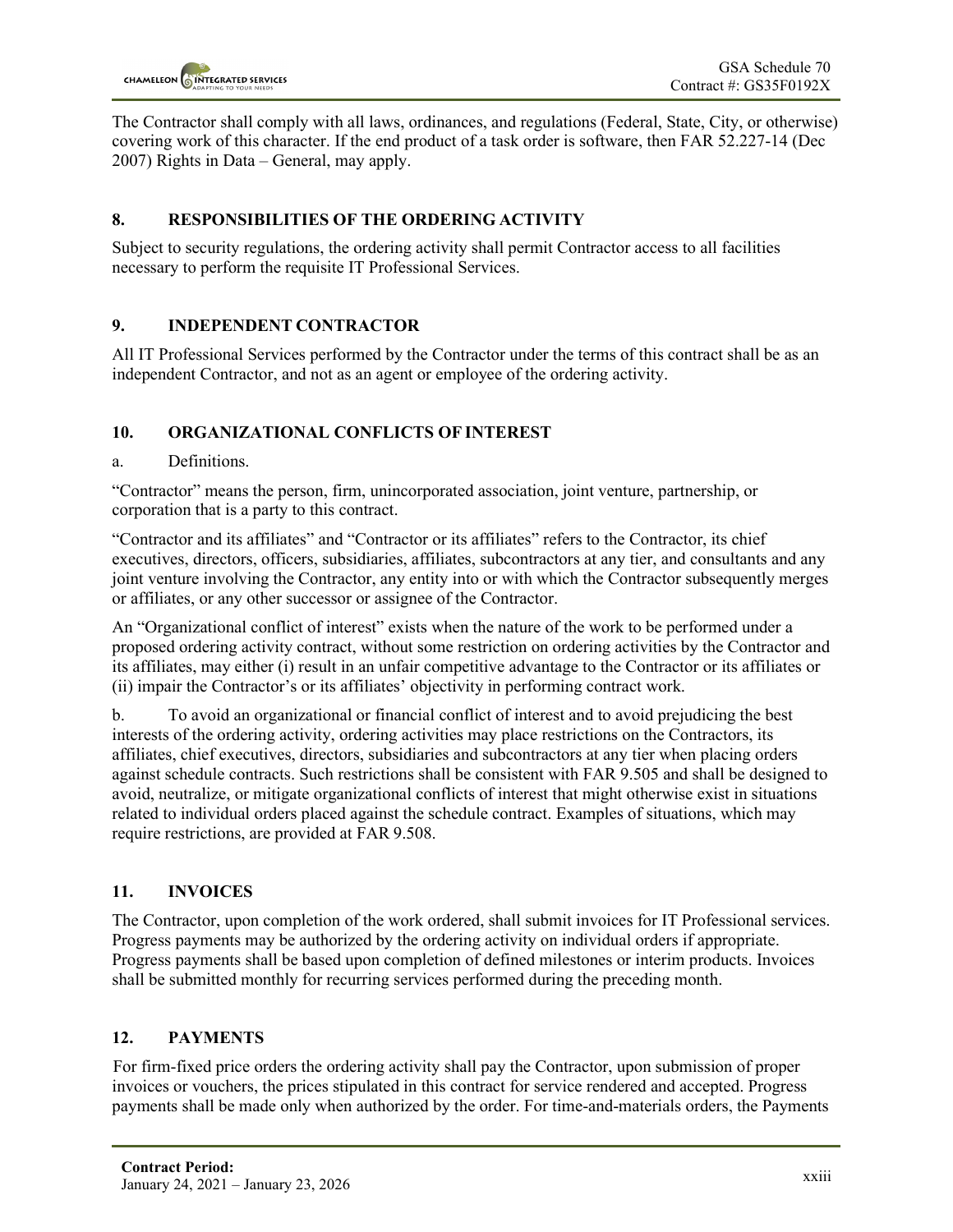under Time-and-Materials and Labor-Hour Contracts at FAR 52.212-4 (MAR 2009) (ALTERNATE I – OCT 2008) (DEVIATION I – FEB 2007) applies to time-and-materials orders placed under this contract. For labor-hour orders, the Payment under Time-and-Materials and Labor-Hour Contracts at FAR 52.212- 4 (MAR 2009) (ALTERNATE I – OCT 2008) (DEVIATION I – FEB 2007) applies to labor-hour orders placed under this contract. 52.216-31(Feb 2007) Time-and-Materials/Labor-Hour Proposal Requirements**—**Commercial Item Acquisition As prescribed in 16.601(e)(3), insert the following provision:

(a) The Government contemplates award of a Time-and-Materials or Labor-Hour type of contract resulting from this solicitation.

(b) The offeror must specify fixed hourly rates in its offer that include wages, overhead, general and administrative expenses, and profit. The offeror must specify whether the fixed hourly rate for eachlabor category applies to labor performed by—

- (1) The offeror;
- (2) Subcontractors; and/or
- (3) Divisions, subsidiaries, or affiliates of the offeror under a commoncontrol.

## **13. RESUMES**

Resumes shall be provided to the GSA Contracting Officer or the user ordering activity upon request.

## **14. INCIDENTAL SUPPORT COSTS**

Incidental support costs are available outside the scope of this contract. The costs will be negotiated separately with the ordering activity in accordance with the guidelines set forth in the FAR.

## **15. APPROVAL OF SUBCONTRACTS**

The ordering activity may require that the Contractor receive, from the ordering activity's Contracting Officer, written consent before placing any subcontract for furnishing any of the work called for in a task order.

## **16. DESCRIPTION OF IT PROFESSIONAL SERVICES AND PRICING**

a. The Contractor shall provide a description of each type of IT Service offered under Special Item Numbers 132-51 IT Professional Services should be presented in the same manner as the Contractorsells to its commercial and other ordering activity customers. If the Contractor is proposing hourly rates, a description of all corresponding commercial job titles (labor categories) for those individuals who will perform the service should be provided.

b. Pricing for all IT Professional Services shall be in accordance with the Contractor's customary commercial practices; e.g., hourly rates, monthly rates, term rates, and/or fixed prices, minimumgeneral experience and minimum education.

The following is an example of the manner in which the description of a commercial job title should be presented:

**EXAMPLE:** Commercial Job Title: System Engineer